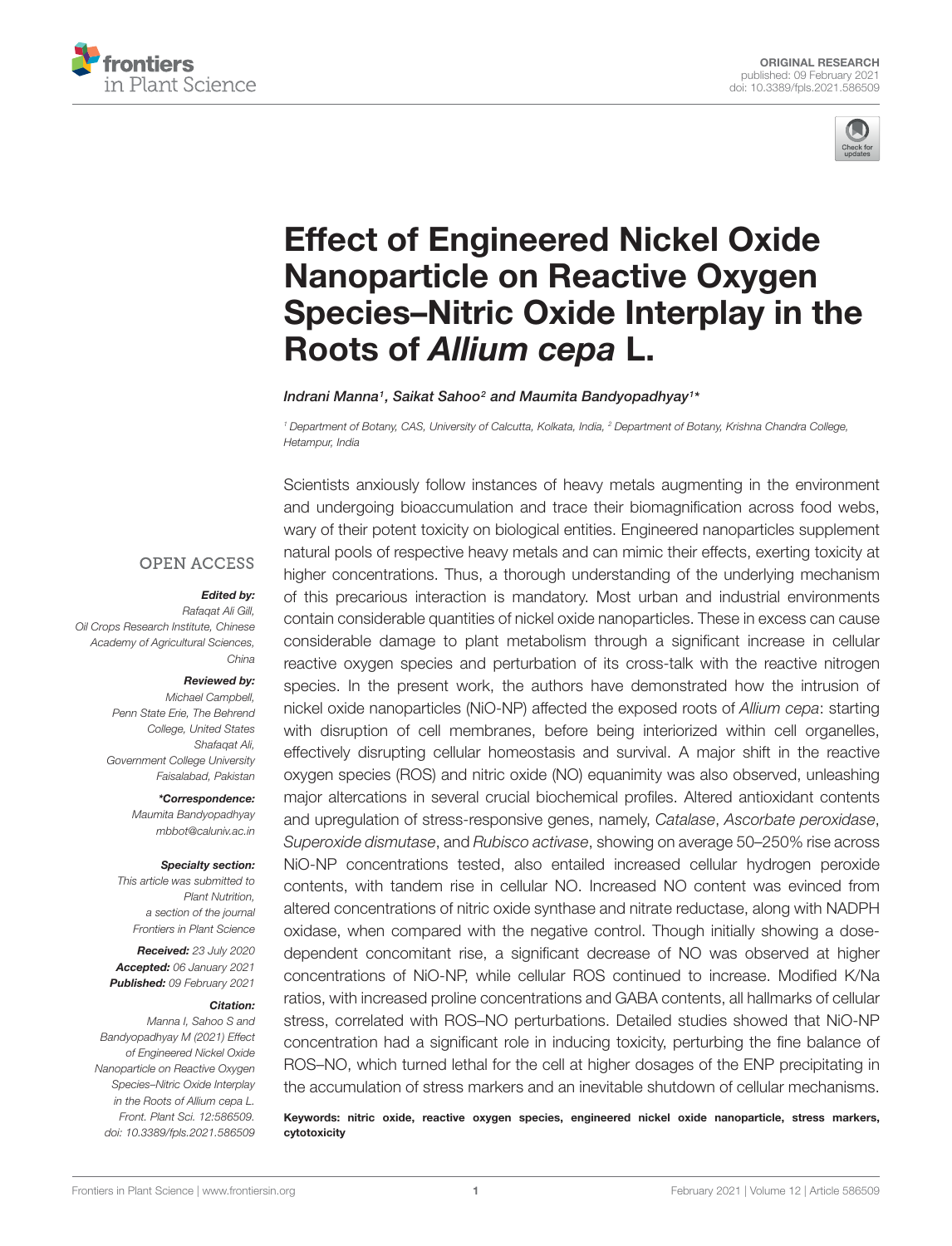# **HIGHLIGHTS**

- NiO-NP entry into plant cells exhibits dose dependency, and at higher concentrations, NiO-NP display bulk Ni-like characteristics inducing widespread membrane damage before entry into the cytoplasm of exposed cells.
- There is remarkable upregulation of stress-related (APX, CAT, SOD, and RCA) genes in the aftermath of NiO-NP entry into the cells.
- There are significant alterations in cellular hydrogen peroxide and nitric oxide contents, leading to crucial changes in physiological and biochemical parameters of the affected cells due to perturbed ROS–NO homeostasis.

## INTRODUCTION

Heavy metals, viz., lead, mercury, arsenic, nickel, chromium, cadmium, and copper, among others, are members of the periodic table with atomic masses of more than 20 and are called as such as their densities are at least five times more than that of water (Tchounwou et al., 2012). Among them, redox-active metals, like chromium and copper, can directly affect the reactive oxygen species (ROS) framework of a cell by spontaneously creating an oxidative burst, while non-redox metals, like cadmium, nickel, and mercury, induce toxicity either by blocking the functional groups or by replacing cations from essential biomolecules (Schützendübel and Polle, 2002). Though found only in trace amounts on the earth's upper layer (ranging from minute ppb to 10 ppm), anthropogenic activities, compounded by overpopulation, indiscriminate use of fossil fuels, and spillage of domestic as well as industrial wastes into the environment have led to a disproportionate accumulation of these heavy metals in soil, air, and water, aggravating their percolation into the earth's crust. Interestingly, plants, the primary producers of our ecosystem, are resilient to increased concentrations of heavy metals as they have evolved a unique strategy of hyperaccumulating and containing them within vacuoles or attaching them to cell walls and concentrating most of the heavy metal ions into the apoplast of the cell (Vázquez et al., 1992).

In the last few decades, many of these heavy metals have found novel uses as nanoparticles in a range of industrial applications and to increase crop yield and production (Rizwan et al., 2019), bringing in a newer and probably more sinister aspect in the heavy metal pollution spectrum (Mustafa and Komatsu, 2016), leading to the constant exposure of flora to these intruding nanoforms widely distributed in soil, water, and aerosol. Like their bulk forms, heavy metal nanoforms too can enter plants quite easily using endocytosis, via pore formation and the plasmodesmata, or by hitchhiking on carrier proteins (Pérez-de-Luque, 2017), helped by absorption in lower pH (Järup, 2003). These augment uptake and cellular sequestration of metallic nanoparticles, which then intrude into food webs via the primary consumers, and the prospect for their biomagnification through the food chain constitutes a serious hazard to human health. The role of plants in the uptake and biomagnification of potent toxins in the food chain is a well-accepted fact and, thus, needs detailed investigation (Choudhury, 2019).

Nickel pollution has grave consequences on human health, triggering respiratory troubles and cardiovascular issues, as well as certain types of cancers (Genchi et al., 2020). This has prompted imposition of stringent measures against occupational hazards due to nickel dust exposure<sup>1</sup>. Nickel and nickel compounds are graded in group 2B and 1 among carcinogens<sup>2</sup>. However, nickel oxide nanoparticles (NiO-NP) are increasingly being used in heavy industries and consumer products, especially in smelting, iron and steel, coinage, and electrical goods industry (Danjumma et al., 2019), but escape sanctions of scientific and environmental watchdogs. Unplanned disposal of NiO-NP through industrial or consumer wastes precipitates in their spillage into soil and water systems. An essential trace metal for plants, nickel is taken up easily. Even so, a surfeit of nickel inside plant cells can create an upsurge of ROS, which ultimately compromises their survival via extensive physicochemical and genomic damages (Manna and Bandyopadhyay, 2017a; Rastogi et al., 2017; Pinto et al., 2019). Plant systems are, thus, particularly vulnerable to sudden fluxes of NiO-NP in soil, water, or aerosol (Ovais et al., 2020). Allium cepa (A. cepa), the acclaimed ecotoxicological model plant, not only provides the opportunity to study the toxicological effects of environmental pollutants but also can be used to assess the risk of magnification, as it is cultivated widely to be consumed even in raw and unprocessed forms (Boros and Ostafe, 2020).

The by-products of plant metabolism—nitric oxide (NO), a diatomic free radical gas, and ROS, like superoxide anion (O<sup>2</sup> ∗ ) or hydrogen peroxide (H2O2)—are integral parts of the central signaling network in plants and act synergistically in the regulation of crucial processes ( $Cern\acute{y}$  et al., 2018). ROS are consistently produced in chloroplasts, mitochondria, and peroxisomes and, in excess, are reactive toward DNA, protein, and lipids. NO reacts with superoxide anions to form peroxynitrites that affect posttranslational protein modifications like S-nitrosylation (Lin et al., 2012). NO also regulates superoxide and  $H_2O_2$  production, as well as the function of antioxidant enzymes via S-nitrosylation or nitration, thus maintaining an intensive cross-talk with

**Abbreviations:** ENPs, engineered nanoparticles; NiO-NP, nickel oxide nanoparticles; ROS, reactive oxygen species; RNS, reactive nitrogen species; CAT, catalase; APX, ascorbate peroxidase; SOD, superoxide dismutase; RCA, Rubisco activase; NOS, nitric oxide synthase; NR, nitrate reductase; NOX, NADPH oxidase; NO, nitric oxide; H2O2, hydrogen peroxide; K/Na ratio, potassium:sodium ratio; A. cepa, Allium cepa; EMS, ethyl methanesulfonate; cPTIO, 2-(4-carboxyphenyl)- 4,4,5,5-tetramethylimidazoline-1-oxyl-3-oxide potassium salt; Sod. Pyr., sodium pyruvate; FITC, fluorescein isothiocyanate; DMF, dimethylformamide; APTS, aminopropyl triethoxysilane; CLSM, confocal laser scanning microscope; DAF-FM-DA, 4-amino-5-methylamino-2′ ,7′ -difluorofluorescein diacetate; PBS, phosphate-buffered saline; GABA, gamma amino butyric acid; DTT, dithiothreitol; TCA, trichloroacetic acid; KI, potassium iodide; ICP-OES, inductively coupled plasma-optical emission spectroscopy; UNEP, United Nations Environment Programme; USEPA, United States Environmental Protection Agency; OECD, Organization for Economic Co-operation and Development; WHO, World Health Organization; CuO-NP, copper oxide nanoparticle; RBOHs, respiratory burst oxidase homologs; RuBP, Rubisco

<sup>1</sup>https://www.atsdr.cdc.gov/phs/phs.asp?id=243&tid=44

<sup>2</sup>https://monographs.iarc.fr/wp-content/uploads/2018/06/mono100C-10.pdf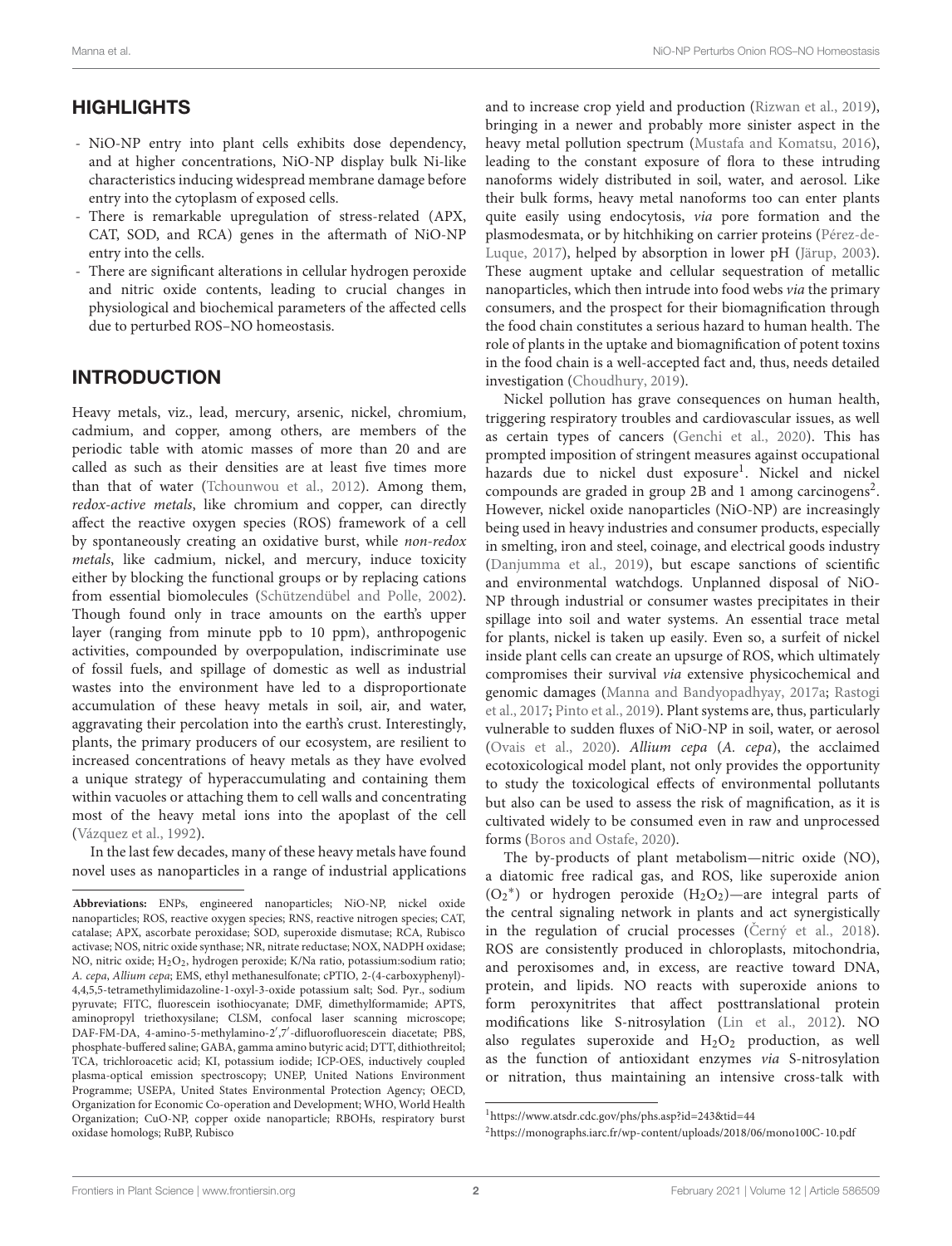ROS (Romero-Puertas and Sandalio, 2016). Their roles in response to environmental stresses have been investigated for quite some time now (Scheler et al., 2013). Interestingly, there are contrasting reports on the ROS–NO interactions in stressed plants, with both beneficial and disadvantageous outcomes (Farnese et al., 2016). NO can help alleviate heavy metal stress, as reported in cases of cadmium, aluminum, arsenic, and copper exposures (Nabi et al., 2019). Similar observations were reported in instances of exposures to silver and zinc oxide nanoparticles (Tripathi et al., 2017a,b). High concentrations of intracellular NO or changes in their distribution on the other hand initiated unfavorable outcomes in the plant (Domingos et al., 2015). Excess of NO compromised photosynthetic efficiency and inhibited electron transport chains, through the formation of chloroplast-damaging peroxynitrites, impairing many downstream processes in the chloroplast (Procházková et al., 2013).

Pathways of NO production in planta are complicated and actively debated. Among the two routes of NO production identified so far are the reductive pathway (primarily executed by the peroxisomal and membrane-bound reductases) and the oxidative pathway (including those involving the hydroxylamines and polyamines) (Farnese et al., 2016). Cytosolic nitrate reductase (NR), otherwise involved in nitrogen assimilation, pitches in for the reductive cascades of NO production, especially during developmental programs or stress management. At the same time, the oxidative route of NO formation is mediated by a nitric oxide synthase (NOS)-like protein complex (Astier et al., 2018). Many components of this vital relationship controlling endogenous NO production, especially during heavy metal exposure, remain to be elucidated.

In this manuscript, the authors have hypothesized that ROS and NO play a causal relationship as stress builds up in freshly rooted A. cepa bulbs upon treatment with NiO-NP. A thorough study into the internalization mechanism and the general biochemical and physiological parameters confirmed increased generation of ROS and NO in tandem with increasing engineered nanoparticle (ENP) exposure. NO, initially at low levels, played a benign role. However, on a further increase in NiO-NP dosage, it surged with tandem ROS production. At higher concentrations, NO accumulation became detrimental to cell survival, contributing to a total shutdown of cellular activities. Cellular stress markers like proline increased, inducing prominent changes in potassium:sodium (K/Na) ratio and loss in cell viability, as well as an increase in membrane lipid peroxidation, along with a simultaneous increase in antioxidant enzyme activities, all of which portray extensive physiological and biochemical perturbations of the affected tissue under NiO-NP-stressed conditions. The authors have studied both the NR-centric and NOS-like NO pathways in tissues subjected to increasing doses of NiO-NP. The complex interrelationship between ROS and NO and also their interaction with increasing NiO-NP doses were assessed over a range of ENP doses. The addition of compounds like sodium pyruvate, a  $H_2O_2$  blocker, and cPTIO [2-(4-carboxyphenyl)-4,4,5,5-tetramethylimidazoline-1-oxyl-3-oxide potassium salt], a NO blocker, used in combinations or singly, helped to study the dynamics of in situ NO on  $H_2O_2$  formation in the NiO-NPtreated tissue.

#### MATERIALS AND METHODS

#### Plant Growth Conditions, Treatment Schedule, and Procurement of Nickel Oxide Nanoparticle

Seeds of A. cepa were grown according to reported protocols (Manna and Bandyopadhyay, 2017a). In brief, seeds of A. cepa (var. Nasik Red), bought from Suttons Seeds Pvt. Ltd., Kolkata, were germinated and seedlings were grown in the Experimental Garden, Department of Botany, University of Calcutta. Fresh, healthy bulbs, grown under controlled conditions, were put on a wet bed made of sand, which was twice sterilized and moistened with double-distilled water and maintained in a growth chamber at  $23 \pm 2^{\circ}$ C in the dark for rooting.

Engineered NiO-NP was obtained from Sigma-Aldrich (St. Louis, United States) as nanopowder (product code 637130, molecular weight: 74.69, EC number: 215-215-7, PubChem Substance ID 24882831, <50 nm particle size (TEM), purity—99.8% trace metal basis). Healthy uniformly rooted bulbs were selected for treatment with various concentrations of NiO-NP suspension (10, 25, 50, 62.5, 125, 250, and 500 mg L−<sup>1</sup> ) for 24 h.

Multiple sets of negative and positive controls were simultaneously maintained under controlled conditions. The negative control set consisted of bulbs treated with doubledistilled water only, whereas seven different positive control sets were devised to cross-check experimental parameters:  $C_1$ —0.4 mM ethyl methane sulfonate (EMS)/1% Triton X;  $C_2$ —10 mM sodium pyruvate (a H<sub>2</sub>O<sub>2</sub> scavenger); C<sub>3</sub>—100 µM cPTIO (a nitric oxide scavenger);  $C_4-25 \mu M H_2O_2$ ;  $C_5-$ 100 μM cPTIO + 10 mM sodium pyruvate; C<sub>6</sub>—125 mg L<sup>-1</sup> NiO-NP + 100  $\mu$ M cPTIO + 10 mM sodium pyruvate; C<sub>7</sub>-25 μM H<sub>2</sub>O<sub>2</sub> + 125 mg L<sup>-1</sup> NiO-NP + 100 μM cPTIO + 10 mM sodium pyruvate; and C<sub>8</sub>—25 µM H<sub>2</sub>O<sub>2</sub> + 125 mg L<sup>-1</sup> NiO- $NP + 100 \mu M$  cPTIO + 0.4 mM EMS + 10 mM sodium pyruvate (**Supplementary Table 1**).

After the 24-h treatment, bulbs were harvested and the roots used for the subsequent assays.

## Internalization of FITC-Tagged **Nanoparticles**

Uncoated NiO-NP were tagged to fluorescein isothiocyanate (FITC) following the protocol of Xia et al. (2008). NiO-NP were suspended in DMF (dimethylformamide) through sonication, followed by the addition of APTS (aminopropyl triethoxysilane). The suspension was kept under continuous stirring for 24 h, followed by centrifugation at 5,000  $\times$  g. The supernatant was discarded, while the nanoparticles were further suspended in a DMF and FITC mixture, with continuous stirring for another 12 h. After that, the tagged nanoparticles were thoroughly washed in DMF till the supernatant did not fluoresce any more. The FITC-tagged nanoparticles were resuspended in deionized (DI)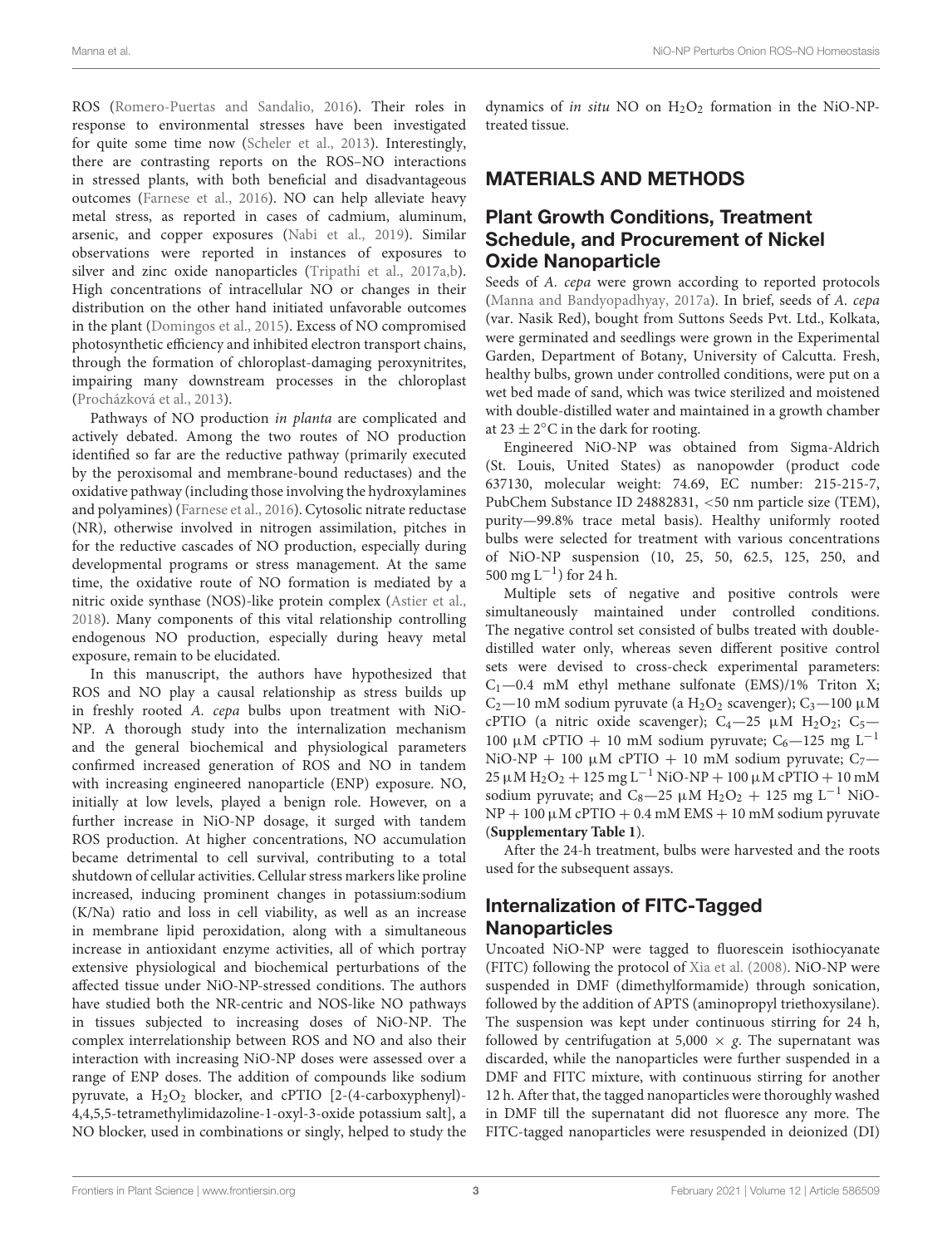Milli-Q water and used in dose-dependent treatments to study internalization of the ENP.

Rooted bulbs were dipped in FITC-tagged NiO-NP suspensions for the requisite time periods. Root tips of onion bulbs were collected after treatment, thoroughly washed with DI water, hydrolyzed for 60 s in 1 N HCl, and squashed on clean grease-free slides (Manna and Bandyopadhyay, 2017b). The slides were studied and documented under a confocal laser scanning microscope (Olympus, Japan)  $(1 \times CLSM 81)$ using the software version: FluoView FV1000, 350–470 filter for confirming internalization of FITC-tagged NiO-NP in root cells.

# Qualitative and Quantitative Determination of Cell Death and Wall Damage Through Evans Blue Staining

Qualitative estimation of cell death in the NiO-NP-treated root tissues against the control sets was performed using Evans blue dye (0.025% of Evans blue in  $1 \times$  PBS). At least 10 root tips from each set were immersed in the dye for 15 min and kept in the dark at room temperature, then washed repeatedly in PBS and observed with a simple microscope under  $4 \times$  objective (Zeiss-Primo Star). The Evans bluestained root tips were immersed in 1 ml of 1% SDS buffer, crushed and centrifuged at room temperature, followed by measurement of color intensity at 600 nm (Vijayaraghavareddy et al., 2017) in a UV–VIS Spectrophotometer (Techcomp). Cell viability percentage was calculated as per the formula used in Manna and Bandyopadhyay (2017b).

# Qualitative Estimation of Lipid Peroxidation Through Schiff's Staining

Lipid peroxidation as a result of NiO-NP treatment was determined according to Yin et al. (2010) with slight modifications. Fresh roots of both control and treated samples, at least 10 in number from each set, were treated with Schiff's reagent for 15 min and washed thoroughly with 0.5% sulfite solution, then observed under a simple light microscope (Carl Zeiss-4  $\times$  objective) and photographed accordingly. Qualitative determination of color intensity was taken to be indicative of the extent of lipid peroxidation.

#### Quantitative Determination of Gamma Amino Butyric Acid

Changes in gamma amino butyric acid (GABA) contents in NiO-NP-treated sets were assessed using the protocol of Zhang et al. (2014). One gram of root tissue was homogenized in 5 ml deionized water, vortexed for 30 min, and filtered using Whatman no. 1 filter paper. Then equal volumes of filtrate and 0.2 M borate buffer, along with an equal volume of 6% phenol and half volume of 9% sodium hypochlorite, were added, mixed thoroughly, and boiled for 10 min before immediately cooling in an ice bath. The blue color that developed was measured spectrophotometrically at 645 nm. The absolute value of GABA content was determined through a GABA standard curve (nmol  $g^{-1}$  fresh weight).

# Estimation of Nitric Oxide in Treated Tissues

#### Qualitative Detection of Nitric Oxide

NO was measured using the ubiquitous NO detecting fluorescent dye DAF-FM-DA (4-amino-5-methylamino-2 ′ ,7′ -difluorofluorescein diacetate, Thermo Fisher Scientific) according to the protocol of McInnis et al. (2006) with minor modifications. Root tips were excised from the treated bulbs and immediately immersed in  $1 \times PBS$  for 15 min followed by transfer to 2  $\mu$ M solution of DAF-FM-DA in 1  $\times$  PBS and incubation for 15 min. The root tips were then washed in PBS and viewed under the confocal laser scanning microscope (Olympus, Japan)  $(1 \times$  CLSM 81) at excitation and emission of 495/515 nm. Images of the root tips showing bright green spots of NO localization were captured using the software version FluoView FV1000.

#### Quantitative Estimation of Nitric Oxide in situ (Griess Assay)

Freshly treated root tissues were crushed in phosphate-buffered saline in an ice bath and centrifuged at 4◦C for 30 min, and the supernatant was used for further analyses. Since nitrite is the only stable component that can convert into NO, 1 U nitrate reductase (NR, Sigma) was added to the suspension which was then incubated for 30 min; 100 µl of supernatant from each set was then dispensed into a plate reader in triplicate, and an equal volume of Griess reagent [1% sulfanilamide in 5% phosphoric acid; and 0.1% N-(1-naphthyl)ethylenediamine dihydrochloride; Sigma-Aldrich] was added, before incubation for 15 min. The color reaction was assayed using a Bio-Rad iMarkTM microplate reader at 550 nm (Saha et al., 2004) and expressed as µg  $g^{-1}$  fresh weight.

## Quantitative Determination of NOS-like, NOX, and NR

Nitric oxide synthase-like activity was quantified in the root tissues of both treated and control A. cepa sets following the protocol of Murphy and Noack (1994) with necessary modifications. Five hundred milligrams of fresh tissue was crushed in a Tris homogenization buffer, containing 0.5 mM EDTA, 1 M leupeptin and pepstatin, 7 mM glutathione, and 0.2 mM PMSF, followed by centrifugation at 10,000  $\times$  g. The supernatant was recovered and centrifuged again at 80,000  $\times$  g for 30 min. Part of the supernatant was used to quantify total protein using the Bradford assay (Bradford, 1976) and the rest was mixed with Griess reagent [1% sulfanilamide in 5% phosphoric acid; and 0.1% N-(1-naphthyl)ethylenediamine dihydrochloride]. NR present in the supernatant reacted with available nitrite to give a bright purple azo dye that was measured at 546 nm and expressed as nmol min−<sup>1</sup> ml−<sup>1</sup> .

NADPH-oxidase-like enzyme (NOX-like) was quantified in the experimental samples following the protocol of Libik-Konieczny et al. (2015). Fresh root tips were homogenized in protein extraction buffer containing 0.25 M sucrose, 10 mM Tris– HCl, 1 mM EDTA, and 2.5 mM DTT (dithiothreitol). The filtrate was centrifuged at 10,000  $\times$  g for 15 min at 4 $°C$ . The supernatant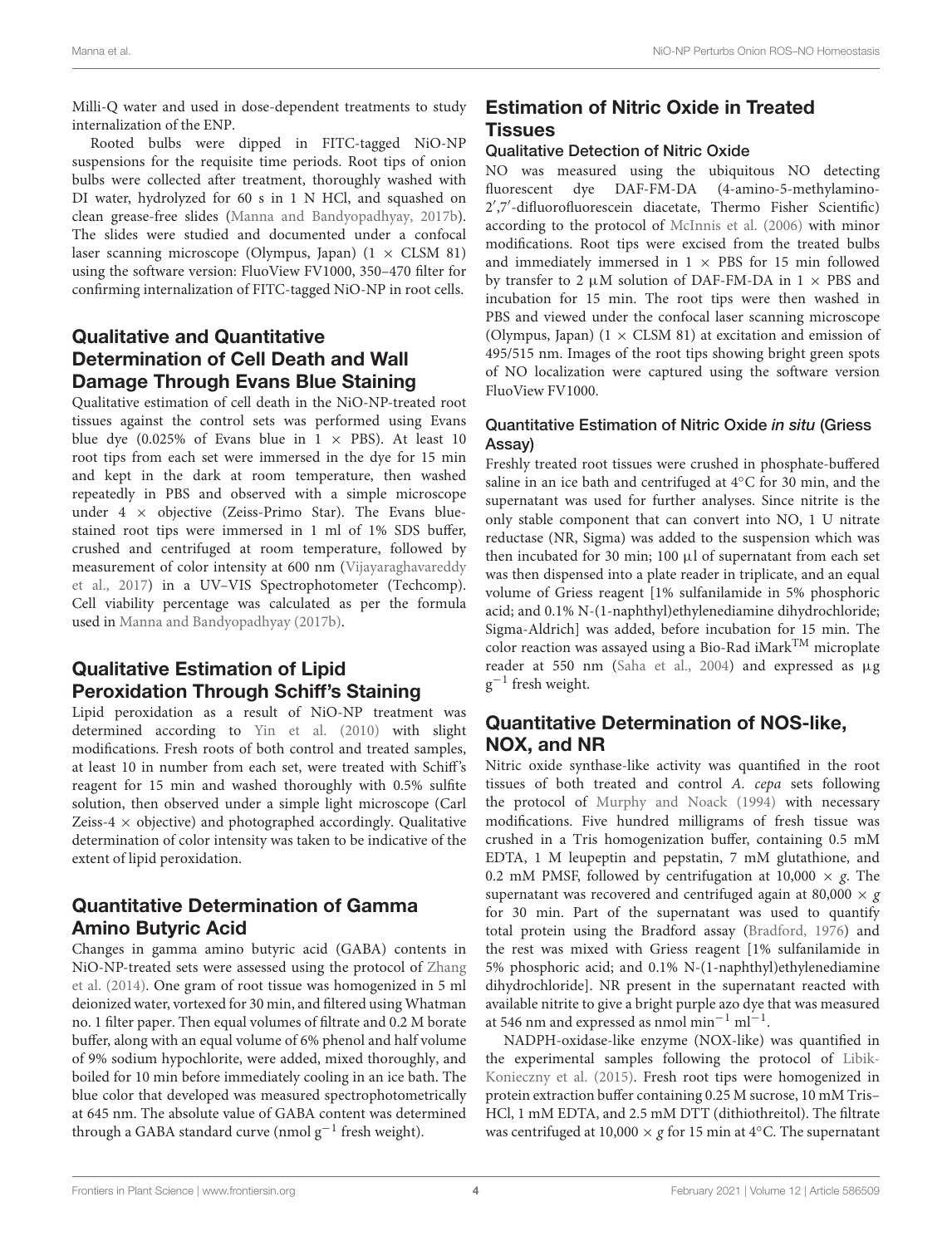was separated and centrifuged at 80,000  $\times$  g (in ultracentrifuge, Thermo Scientific, Sorvall WX 80) for 30 min at 4◦C. The pellet was collected and resuspended in Tris dilution buffer. Protein content was measured through the Bradford assay. A reaction mixture consisting of 1 M Tris buffer, 1 mM XTT, 1 mM NADPH, and membrane protein in the form of the resuspended pellet was prepared and measured at 490 nm. The activity was measured through the extinction coefficient of  $O_2^-$  generation expressed as  $n$ mol min<sup>-1</sup> ml<sup>-1</sup>.

NR was quantified following the protocol of Vega and Kamin (1977) with modifications. Initially, fresh root tips of the treated and untreated samples were homogenized in 50 mM Tris–HCl buffer, and the supernatant was used for further analyses. The reaction mixture consisted of 0.5 M Tris buffer, 2.5 mM sodium nitrite, and 3 mM methyl viologen to which the supernatant was added along with 0.025% of dithionite-sodium carbonate. The mixture was incubated for 15 min at 30◦C and shaken well till the blue color disappeared. At this point, Griess reagent was added and absorbance was measured at 550 nm and expressed as nmol  $\text{min}^{-1} \text{ ml}^{-1}$ .

## Quantitative Determination of Hydrogen Peroxide and Proline

Quantification of  $H_2O_2$  was done following the protocol of Velikova et al. (2000) with minor modifications. In short, 100 mg of fresh root tissue was homogenized in ice-cold 0.1% TCA (trichloroacetic acid) and centrifuged at  $14,000 \times g$  for 30 min. Following this, 50  $\mu$ l of the supernatant along with the same volume of phosphate buffer was incubated with double the volume of 1 M potassium iodide (KI) solution. The resultant mix was read at 390 nm in a plate reader (Bio-Rad, iMarkTM). The exact amount of  $H_2O_2$  was calculated from a standard curve as nmol g<sup>-1</sup> fresh weight.

Free proline content in the treated sets of A. cepa roots was estimated against the controls and detected following the protocol of Bates et al. (1973) with modifications; 100 mg of root tissue was homogenized in 3% sulfosalicylic acid and centrifuged at 10,000  $\times$  g. An equal volume of supernatant was reacted with freshly prepared acid–ninhydrin and glacial acetic acid at 100◦C. The pinkish-red chromophore that developed was measured at 520 nm in a spectrophotometer (Techcomp). Quantification was done by following a standard curve of proline expressed as nmol  $g^{-1}$  fresh weight.

## Quantitative Ratio of Intracellular Potassium–Sodium Ions

Potassium:sodium ratio of all the experimental sets of A. cepa was determined through inductively coupled plasma-optical emission spectroscopy (ICP-OES) (Manna and Bandyopadhyay, 2017a) (Perkin Elmer Optima 5300 DV, United States) following a wet digestion protocol (Cramer et al., 1990). One gram of fresh root tissue was kept in 80% nitric acid for 10 days, followed by another round of acid digestion in which the partially digested tissue was heat digested in concentrated nitric acid and hydrofluoric acid followed by filtration and dilution.

## Quantification of Antioxidant Enzymes Using Biochemical Assays and Detection of mRNA Transcript Using Semiquantitative Reverse Transcriptase **PCR**

The important antioxidant enzymes, catalase (CAT), superoxide dismutase (SOD), and ascorbate peroxidase (APX), were quantified to understand their activities in both the treated samples and the control sets (negative control sets and the positive control sets). CAT and SOD were measured according to Manna and Bandyopadhyay (2017a), and APX was measured according to the protocol depicted by Das et al. (2018). One hundred milligrams of fresh root tissues were collected from all the sample sets, crushed in liquid nitrogen with 50 mM phosphate buffer (pH 7.4), and centrifuged at  $1,000 \times g$  for 15 min. The supernatant was collected and total protein was calculated using the Bradford reagent (Bradford, 1976) in a multiwell microplate reader (Bio-Rad, iMarkTM) at 600 nm. Enzyme activities were measured using the individual coefficients of the enzymes spectrophotometrically (Technocomp) and each expressed as activity nmol min<sup>-1</sup> ml<sup>-1</sup>.

Changes in the expression of transcripts of stress-responsive genes were studied using qRT-PCR. CAT, SOD, APX, and the two subunits of Rubisco activase (RCA) were chosen for the study following Thiruvengadam et al. (2015). Freshly treated roots from A. cepa were used to extract RNA following the manufacturers' instructions (NucleoSpin RNA Plant kit, TaKaRa Bio, Cat 740949.50). First-strand cDNA synthesis followed by reverse transcriptase PCR was done using a single reaction by TaKaRa one-step RNA PCR Kit (AMV, Cat RR024B) in a single tube. PCR was carried out in a reaction mixture containing  $1 \times$  one-step RNA PCR buffer, 5 mM MgCl<sub>2</sub>, 1 mM dNTP mixture, 0.8 units/µl RNase inhibitor, 0.1 units/µl AMV RTase XL, 0.1 units/µl AMV Optimized Taq, 0.4 µM forward and reverse primers, 1 µg of total RNA, and RNase-free doubledistilled water. RT-PCR condition was set as 30 min at 50◦C for reverse transcription, 2 min at 94◦C for inactivation of RNase, followed by 30 cycles of 94◦C for 30 s, annealing temperature for 30 s and 3 min at 72◦C for an extension. An equal volume of PCR products was used for electrophoresis on 1.5% (w/v) ethidium bromide-stained gel. Gels were observed under UV light. Actin is used as reference gene for the present study. The gene-specific primers used in this study are listed in **Supplementary Table 2**.

## Statistical Analyses

All the experiments were carried out at least thrice to check the authenticity of the data.

Statistical analyses were carried out in the MINITAB environment (MINITAB ver. 18). Data were presented as mean  $\pm$  standard error. The results were subjected to a one-way analysis of variance (ANOVA). The level of significance was established at  $p > 0.05$  at every instance for all the biochemical assays, throughout the study. In case a significant interaction was found among the factors (species  $\times$  concentrations of NiO-NP or that of various positive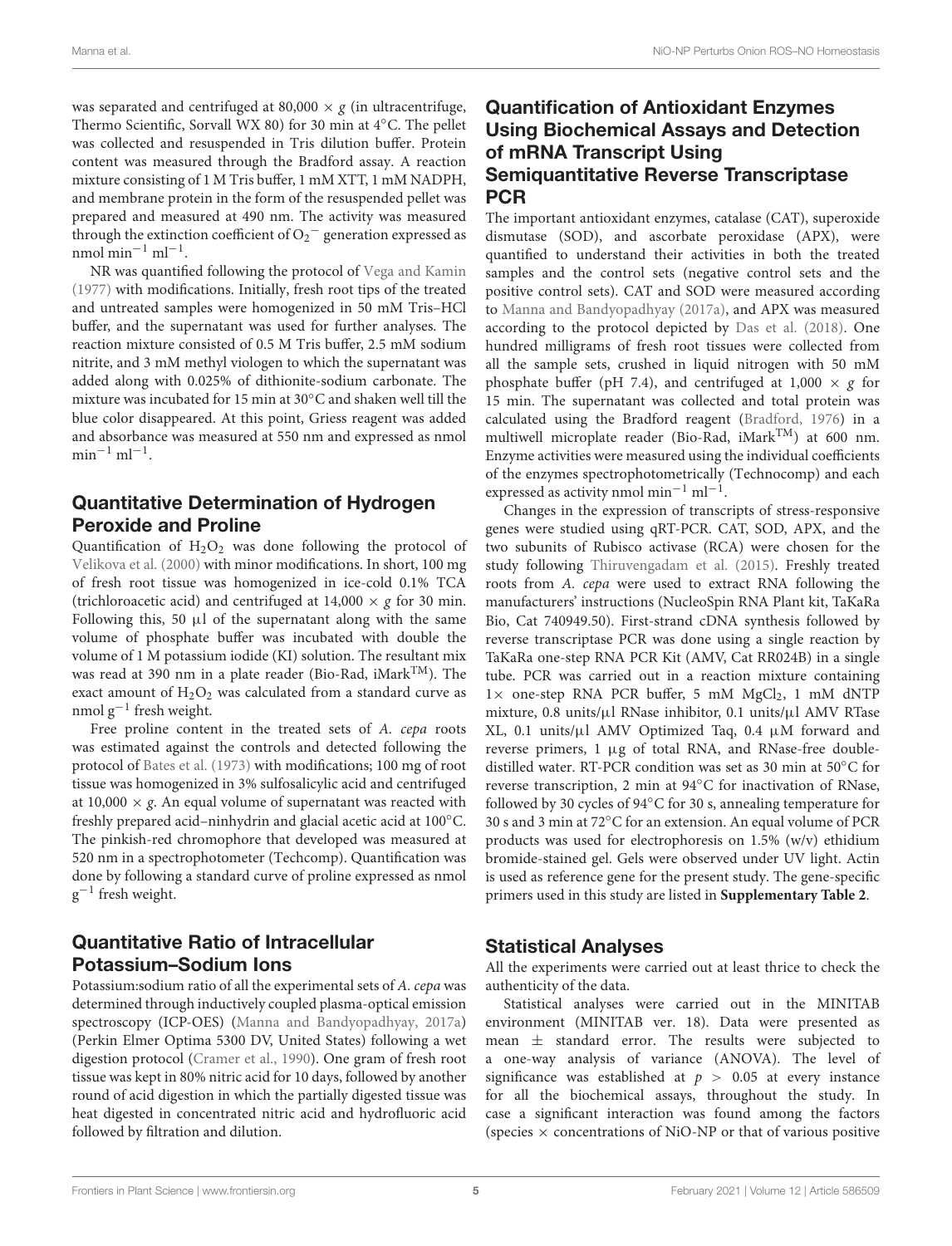controls), such instances were compared by Tukey's test and Dunnett's test (Manna and Bandyopadhyay, 2017b).

#### RESULTS

### FITC-Tagged NiO-NP Helped Trace the Entry and Mobilization of ENPs Within Exposed Roots

Fluorescein isothiocyanate-tagged ENPs were internalized in A. cepa roots within 24 h of treatment with different concentrations of NiO-NP as seen in **Figure 1**. **Figures 1A– G** confirm the transit of NiO-NP into the cytoplasm of the epidermal cells and their entry through the nuclear membranes as well. With increased concentration of NiO-NP, higher fluorescence intensity could be detected in the cytoplasm of root tip cells, indicating toward a dosedependent increment of tagged ENP entry. This corroborates our earlier findings where ICP-OES data had also shown a dose-dependent increase in NiO-NP content in the treated tissues (Manna and Bandyopadhyay, 2017a).

**Figures 1H–L** trace the gradual movement of FITC-tagged NiO-NP through root tissues, from epidermal cells to apical meristem cells at the tip, and then moving through the cortex along the zone of elongation, finally reaching the vascular

tissues. While both the epidermis and cortical regions of exposed root tips were dotted with specks of FITC-doped NiO-NP in all concentrations (**Figures 1A–G**), it was only at higher concentrations that these were observed in the permanent tissues of the roots, too (**Figures 1H–L**). The presence of FITC-tagged NiO-NP in the vascular bundles alludes to the possibility of transmission of ENP to the aerial parts of exposed plants. Another interesting observation was that at higher doses, NiO-NP agglomerated to form clumps around the membranes of exposed epidermal cells, simulating their bulk counterparts as shown by the SEM images of affected root tips (**Supplementary Figure 1**).

## NiO-NP Treatment Caused Substantial Wall Damage, Lipid Peroxidation, and Perturbed K/Na Ratios in the Affected Cells

Evans blue staining of the treated and control sets of root tips showed a dramatic rise in cell wall damage and, thus, cell viability, coinciding with an increase in NiO-NP doses (**Figure 2**). As is known, dead cells with permeable membranes take up the dye which enters the protoplasm and stains it blue. Cumulative accumulation of the dye in damaged cells measured as the color intensity can be directly correlated to cell viability; more color accumulation indicated more membrane damage and, hence, less viable cells (**Supplementary Figure 2**). At the lowest dose of



exposed to 500 mg L<sup>−1</sup>, (G) tissue exposed to 250 mg L<sup>−1</sup> —magnified view showing NiO-NP aggregates on the membrane surface; (H–L) vertical translocation of NiO-NP from the meristematic zone to the zone of elongation—(H) negative control, (I) 25 mg L<sup>-1</sup>, (J) 62.5 mg L<sup>-1</sup>, (K) 125 mg L<sup>-1</sup>, (L) 500 mg L<sup>-1</sup>].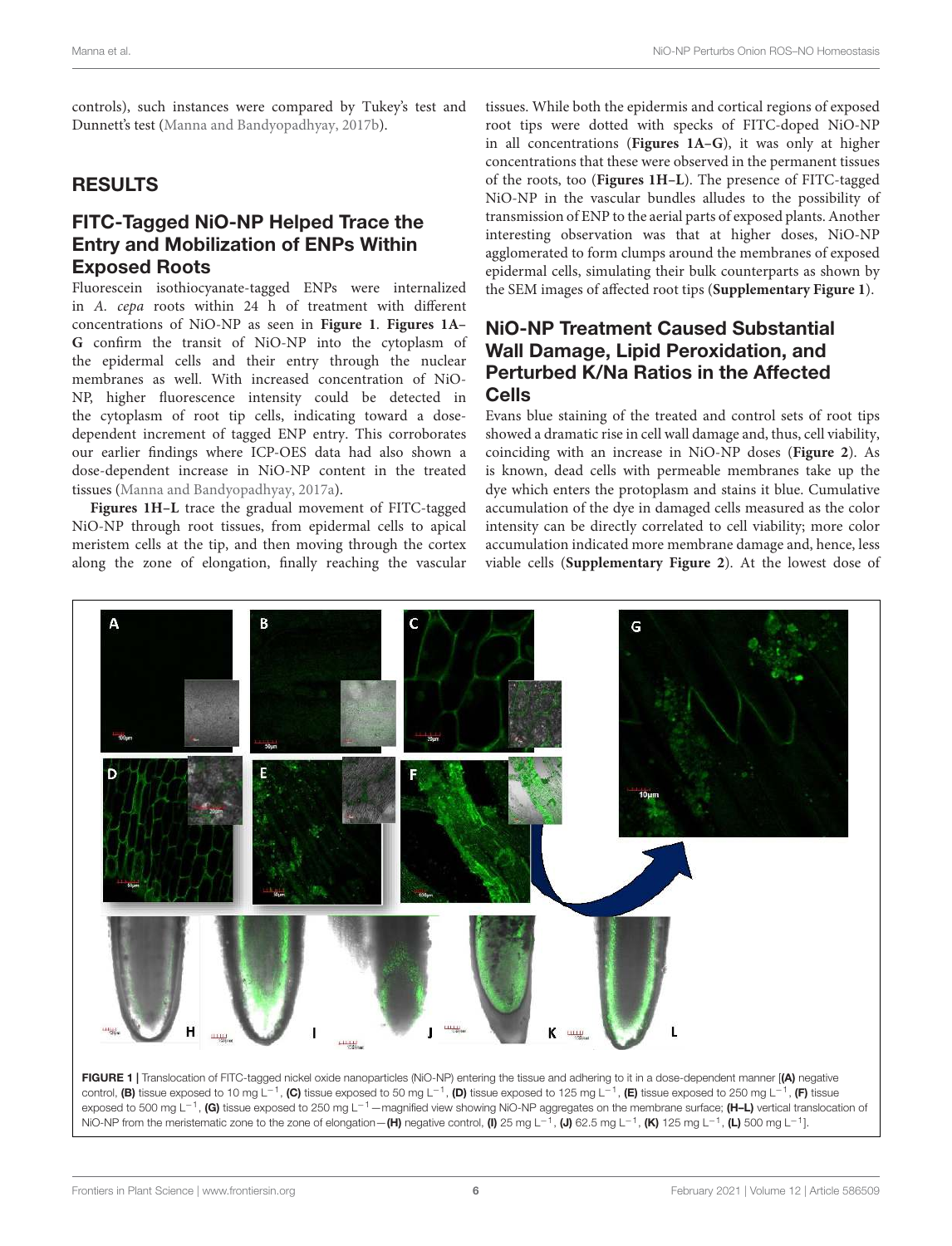

10 mg L−<sup>1</sup> NiO-NP, about 10% loss of cell viability was noted over the negative control, and at 50 mg  $L^{-1}$  NiO-NP, a 35.5% loss of cell viability was registered.

Interestingly, a similar proportion of loss in cell viability (∼82–85% loss over the negative control) was observed in the roots growing in the presence of 1% Triton X, as well as those growing in 100  $\mu$ M cPTIO, a nitric oxide inhibitor, alone or in combination with 10 mM of the ROS scavenger sodium pyruvate (**Figure 2**) signifying NO plays a pivotal role in maintaining cellular viability.

The primary cause for cell membrane damage is lipid peroxidation that results in the formation of malondialdehyde as an aftermath of ROS-induced damage. Malondialdehyde formation can be macro-documented by Schiff's reagent staining. NiO-NP-treated roots showed a sustained increase in the absorbance of the dye in a dose-dependent manner, indicating an increase in cell membrane damage with increasing NiO-NP doses (**Supplementary Figure 3**). Maximum lipid peroxidation was observed in the roots exposed to 250–500 mg L<sup>-1</sup> of NiO-NP, in line with the observations from the cell viability assay.

In the present study, a constant decrease in K/Na ratio was noted congruent to increasing NiO-NP dosages used, due to an increase of sodium ions in the cell with a concomitant decrease in the intracellular potassium pool in the affected tissues. In the negative control sets, this ratio was 1.544, while it reduced to 1.27 in the roots exposed to 10 mg  $L^{-1}$  NiO-NP and 0.8 upon exposure to 25 mg L−<sup>1</sup> NiO-NP (**Figure 3A**). Subsequent decrease against the negative control coincided with a general deterioration in cellular well-being of the treated roots with increasing NiO-NP concentrations. All positive control sets also showed a considerable decrease in this ratio when compared with the negative control showing 0.4 mM EMS

effectively reduced K/Na ratio and cPTIO blocked NO formation leading to decreased K/Na ratio, and blocking only  $H_2O_2$  is not enough to reduce ROS-induced damages and it has a role in maintaining homeostasis.

## *A. cepa* Roots Show Rise in GABA, Proline, and Hydrogen Peroxide Concentrations on NiO-NP Treatment

Gamma amino butyric acid showed an upsurge in all the NiO-NP-treated tissues and in the positive control sets when compared with the roots growing as a negative control (DD water). In the negative control sets, GABA content was estimated to be 0.168 nmol  $g^{-1}$ , and it increased to 0.231 nmol  $g^{-1}$  with a percentage increase of 85.7 in the roots exposed to 10 mg  $L^{-1}$ NiO-NP. In the roots exposed to median ranges of NiO-NP doses (50–125 mg L−<sup>1</sup> ), GABA content increased by 124–187%. GABA contents in the roots treated with higher concentrations of NiO-NP (250–500 mg L−<sup>1</sup> ) were comparable to the positive control sets. The percentage increase in the case of roots growing in 250 and 500 mg L−<sup>1</sup> NiO-NP was 234 and 247, respectively, comparable to the roots treated with cPTIO and sodium pyruvate (**Figure 3B**), indicating that the absence of both  $H_2O_2$  and NO is not beneficial for the treated tissue, showing their native roles in the maintenance of cellular metabolic activities.

Proline profiles of the treated and positive control sets were studied against the negative control set. As with GABA, proline content also showed a dose-dependent increase in the roots under NiO-NP treatment, up to a concentration of 125 mg  $L^{-1}$ , as was the case in some of the positive control sets, too. While the percentage increase in proline content was 32.8 in the roots growing at 10 mg  $L^{-1}$  and 43.7 in those growing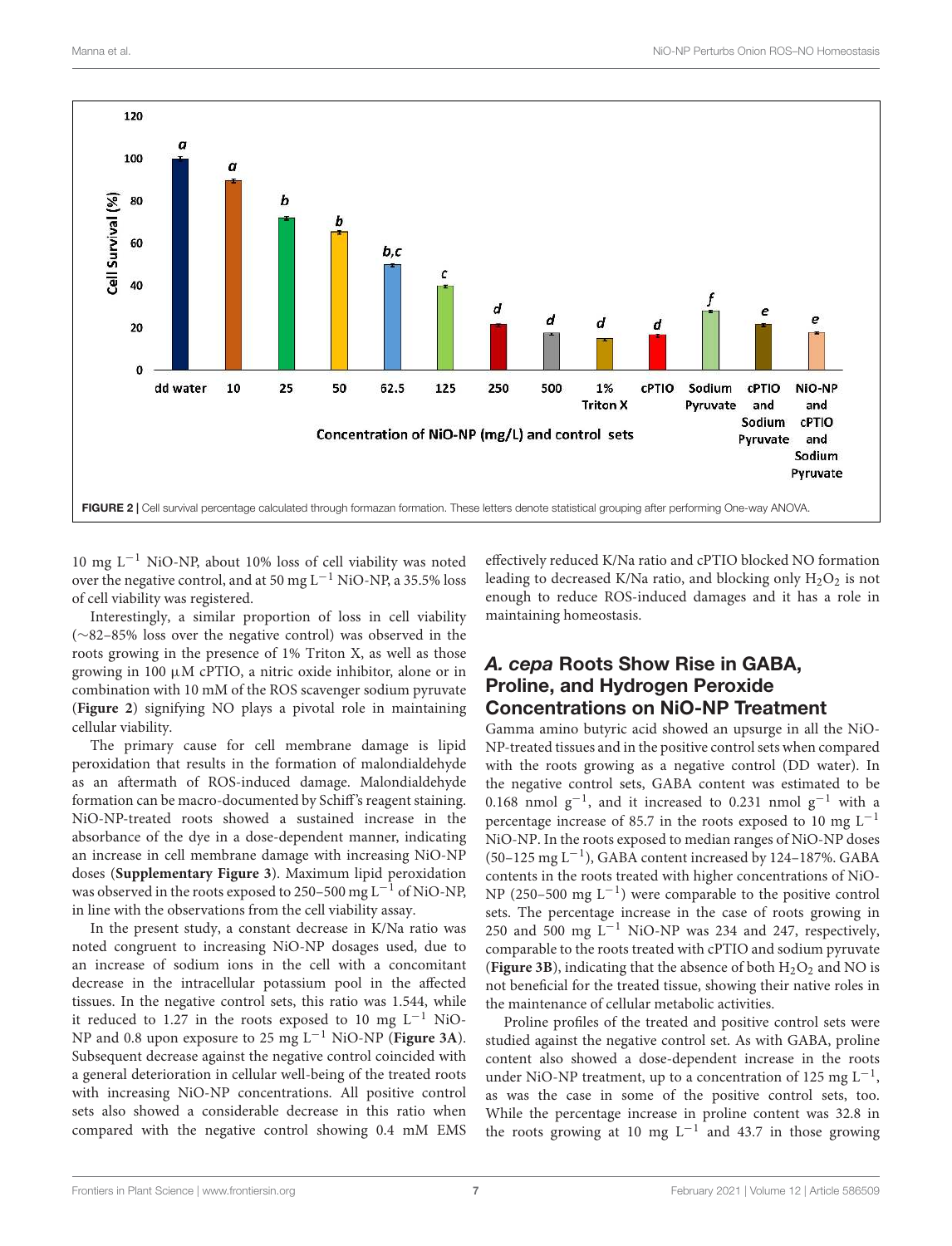

at 50 mg  $L^{-1}$  of NiO-NP treatment, at the median treatment concentration of 125 mg L<sup>-1</sup> NiO-NP, an increase of 64% proline content over the negative control was noted. However, at higher concentrations of NiO-NP (250–500 mg  $L^{-1}$ ), proline content decreased substantially (58.58% decrease over the negative control at 500 mg  $L^{-1}$  NiO-NP). In the 0.4-mM EMS-treated set, a 91% increase of proline content over the negative control was observed (**Figure 3C**). However, in the other positive control sets, proline content reduced when compared with the negative control.

H2O<sup>2</sup> content increased drastically, even in the roots exposed to the lowest dose of NiO-NP (10 mg  $L^{-1}$ ) when compared with the negative control. While the roots of negative control sets contained 0.023 nmol g<sup>-1</sup> H<sub>2</sub>O<sub>2</sub>, in the 10 mg L<sup>-1</sup> NiO-NP-treated roots, the total content rose to  $0.045$  nmol  $g^{-1}$ . A concurrent increase in  $H_2O_2$  content was noted in the subsequent higher concentrations of NiO-NP as well, with an almost 900% increase to that of the negative control observed from 62.5 mg L−<sup>1</sup> onward. In the case of cPTIO-treated root tissues,  $H_2O_2$  content was almost 1,900% more than the negative control, directly correlating a lack of NO with increased  $H_2O_2$ production. Roots treated with 500 mg  $L^{-1}$  NiO-NP showed similar  $H_2O_2$  content with that of the roots exposed to 0.4 mM EMS (**Figure 3D**).

# Nitric Oxide Shows Upsurge Upon Exposure of *Allium cepa* Roots to NiO-NP

Griess assay is a sensitive analytical test where gaseous NO is quickly converted to nitrite form, for absolute and easy detection through color formation. In the present study, a concurrent increase in nitrite content was observed which was in tandem to qualitative data generated using DAF-FM-DA staining of experimental sets via confocal microscopy (**Figures 4A,B**). A basal level of NO was detected in the roots of the negative control sets, which surged upon the introduction of NiO-NP even at the lowest dose (10 mg  $L^{-1}$ ), showing an increase of 24.77% in NO content over the negative control. Exposure to 50 mg L−<sup>1</sup> NiO-NP caused a 63.82% increase in NO content over the negative control, while around 85% increase was noted in the tissues growing at 125 mg  $L^{-1}$  NiO-NP. At higher doses (250–500 mg L−<sup>1</sup> ) of NiO-NP, a further spike in NO content was noted (around 115 and 140% increase, respectively, over the negative control), which again was in concert with the confocal microscopic observations (**Figure 4A**).

Allium cepa roots of all the treated and control sets were studied through laser scanning confocal microscopy, after staining with DAF-FM-DA, a NO detector at the cellular level. An increase in color intensity directly dependent on the NiO-NP dose was observed, signifying the trend in increase in cellular NO levels under increasing ENP exposure. While a stable NO content was detected even in the negative control sets (**Figure 4B**), the introduction of a heavy metal nanoparticle was found to instigate a sudden upsurge in NO levels in the exposed tissues. From a slight rise in intracellular NO at the lowest dose of 10 mg  $L^{-1}$ NiO-NP (**Figure 4A**), a further increment in NiO-NP dose resulted in increased fluorescence of DAF-FM-DA. At the median concentrations of NiO-NP (50–125 mg  $L^{-1}$ ), NO content and fluorescence increased prominently, and at higher concentrations (250–500 mg  $L^{-1}$ ), as well as in the positive control sets,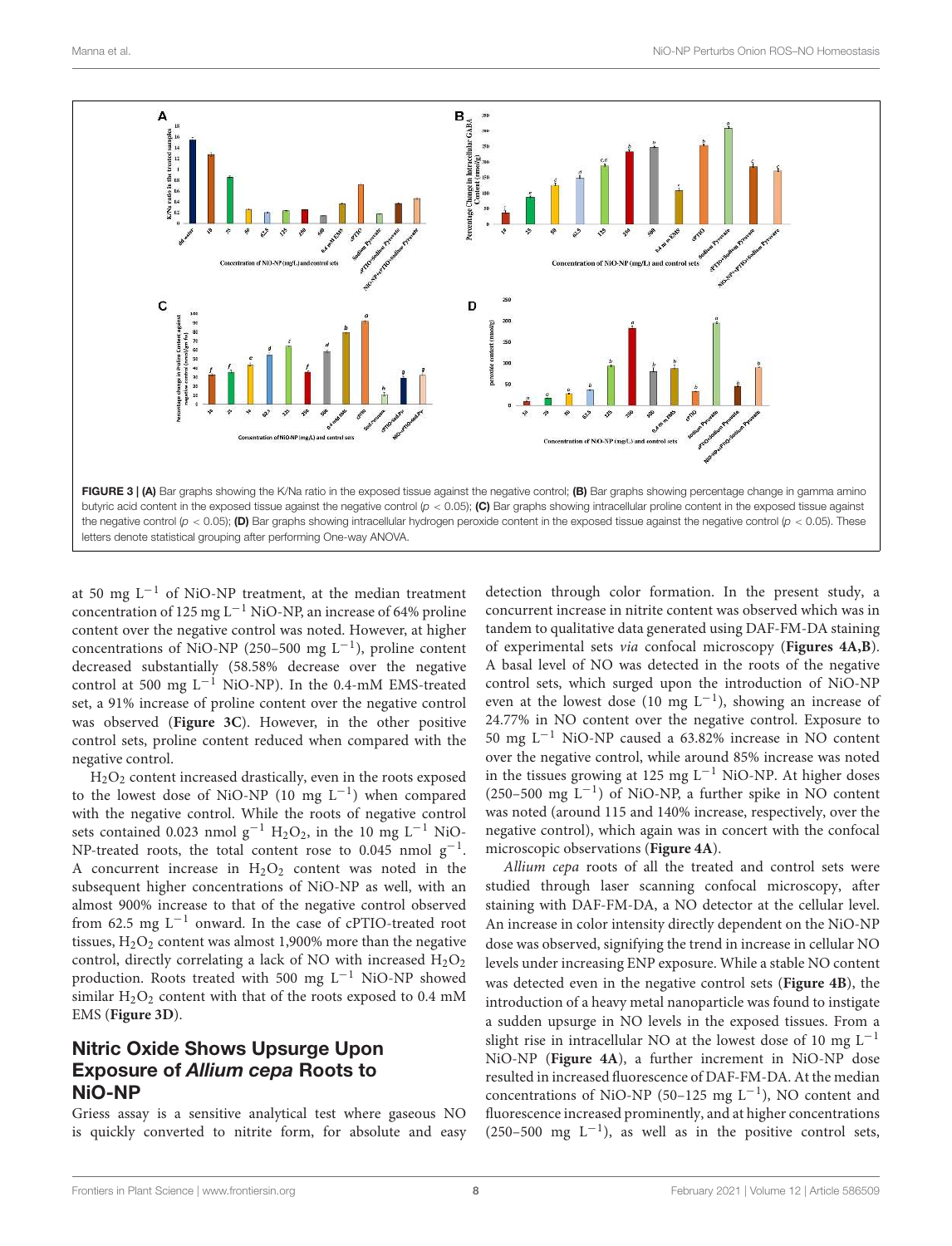

characteristically enhanced fluorescence was observed, pointing to the presence of excessive NO in treated tissues (**Figure 4Bi**).

# Quantification of NOS-like, NOX, and NR Enzymes Confirm Augmented NO Production in the NiO-NP-Affected **Tissue**

Nitric oxide synthase-like proteins and NR are among the few known enzymes responsible for NO production in plants, and

thus, their activities were quantified to understand fluctuations in NO production. NOX-like activity increased consequent with an increase in cellular ROS in the present study, as was also reported earlier (Yadu et al., 2018). NR and NOS-like activities both showed dose-dependent increase in the treated tissues when compared with the negative control. NR activity showed an upturn in roots exposed to even the lowest dose of 10 mg  $L^{-1}$ NiO-NP used (30% increase over the negative control). With subsequent increments in NiO-NP concentrations, there was a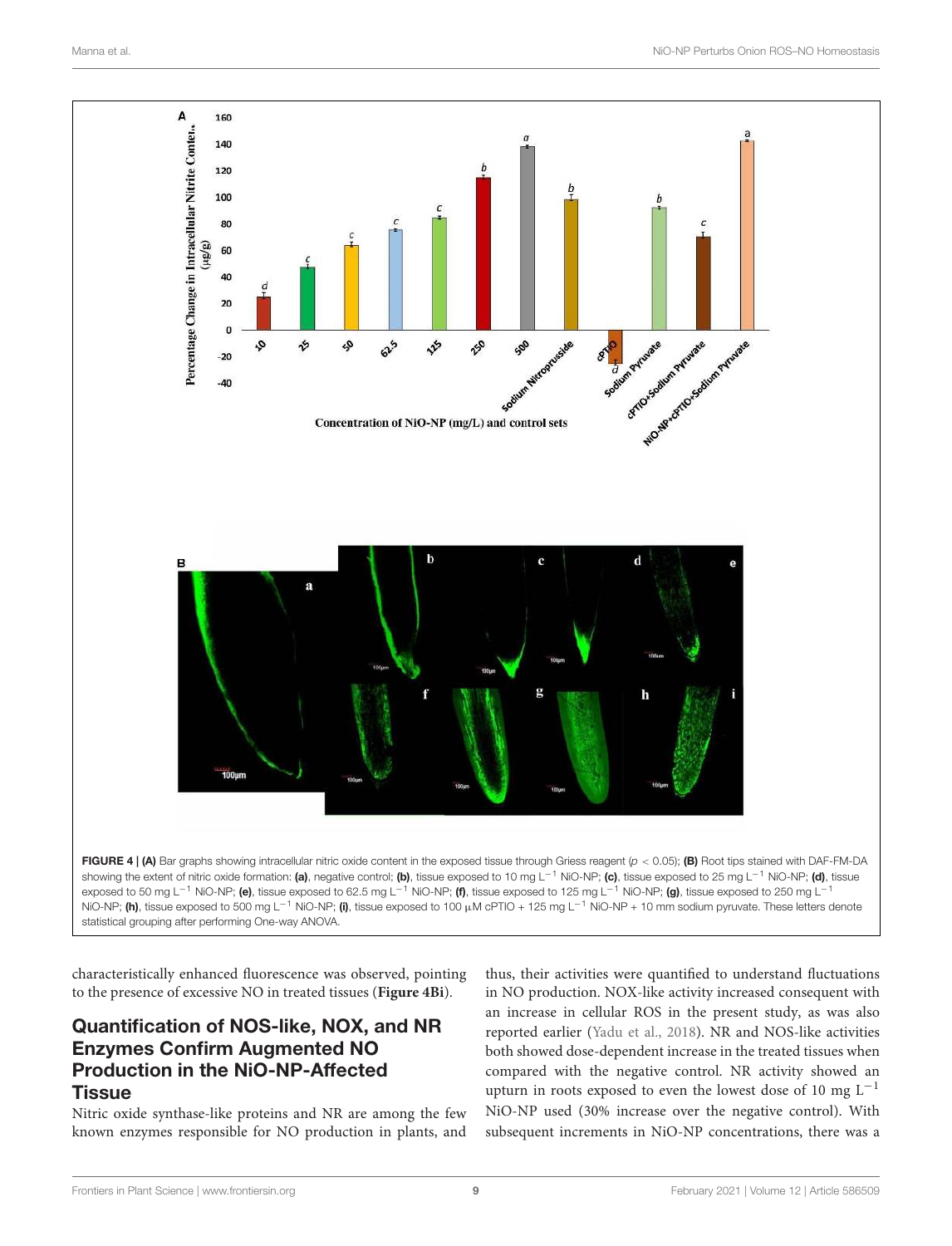gradual increase in NR activity with a 45–47% increase over the negative control across all the sets (**Figure 5**). In the case of NOS-like activity, however, a decrease was noted in the roots exposed to the lower doses of NiO-NP (10-50 mg  $L^{-1}$ ), which was around 40% less than that of the negative control. A further increase in NiO-NP doses increased NOS-like activity, with a 40% augmented activity observed at 125 mg L−<sup>1</sup> NiO-NP (**Figure 5**). NOX showed increased activity in the NiO-NP-treated sets, too, though the increase was not dose-dependent. There was around 30% increase in the roots growing at 10 mg L−<sup>1</sup> NiO-NP, whereas a 12% increase was noted in the tissues exposed at 50 mg  $L^{-1}$ NiO-NP. At higher concentrations, there was only a nominal increase in NOS-like activity (**Figure 5**).

### Biochemical Assays and Semiquantitative RT-PCR Confirmed Increased Activity and Upregulation of Important Antioxidant Enzymes and Genes in NiO-NP-Exposed Roots

Nickel oxide nanoparticles can cause perturbation in antioxidant activities as a direct outcome of oxidative stress. CAT, SOD, and APX contents were measured to study the extent of oxidative damage induced by NiO-NP in the treated samples. CAT showed a significant increase of 25% at 10 mg  $L^{-1}$  NiO-NP treatment over the untreated samples. As NiO-NP concentration increased further, CAT content increased to 38% over the negative control at 62.5 mg L−<sup>1</sup> NiO-NP dose and 49% increase over the untreated sets at 250 mg L−<sup>1</sup> NiO-NP concentration (**Figure 6**). SOD also followed a similar trend, where an initial increase of 28% activity over the negative control was noted at 10 mg L−<sup>1</sup> followed by a significant increase as the dose of NiO-NP increased, and a 150% increase over the negative control was witnessed at 62.5 mg L−<sup>1</sup> NiO-NP concentration (**Figure 6**). APX activity increased notably in the treated sets against the negative control at all the concentrations of NiO-NP. There was an increase of 38% APX activity over basal control levels even at the lowest dose of NiO-NP (10 mg  $L^{-1}$ ). APX activity continued to increase across all the concentrations of NiO-NP. The highest APX activity was seen at 125 mg  $L^{-1}$  NiO-NP dose (440% increase) over the untreated control sets (**Figure 6**).

Cytotoxic aspects of NiO-NP have already been speculated using various biochemical assays, but the exact molecular mechanism of antioxidant profile perturbation was investigated using qRT-PCR. The expressions of crucial antioxidant genes, namely, CAT, SOD, and APX, and the RCA (large and small units) were studied in treated and untreated sets, and they showed upregulation in all the treated sets when compared with the negative control. CAT expression showed a maximum of 1.97-fold increase at the highest concentration of NiO-NP (500 mg  $L^{-1}$ ), while a 1.5-fold increase was seen in the roots exposed to median concentrations (125-250 mg  $L^{-1}$ ). SOD transcripts also showed an average 2-fold increase in expression at the median and higher concentrations, with the highest 4.22 fold increase observed at 62.5 mg  $L^{-1}$  NiO-NP concentration. The APX gene showed the highest expression among all the genes studied upon NiO-NP exposure. An 8.5-fold increase was documented in the tissues growing at 125 mg L−<sup>1</sup> NiO-NP, while a 5.8-fold increase was seen at 50 mg L<sup>-1</sup> NiO-NP (**Figure 7**). Both the RCA large and small transcripts showed median upregulation at all the NiO-NP concentrations. While the expression of the small subunit increased by 2–4-folds across all the concentrations of NiO-NP tested, the large subunit showed

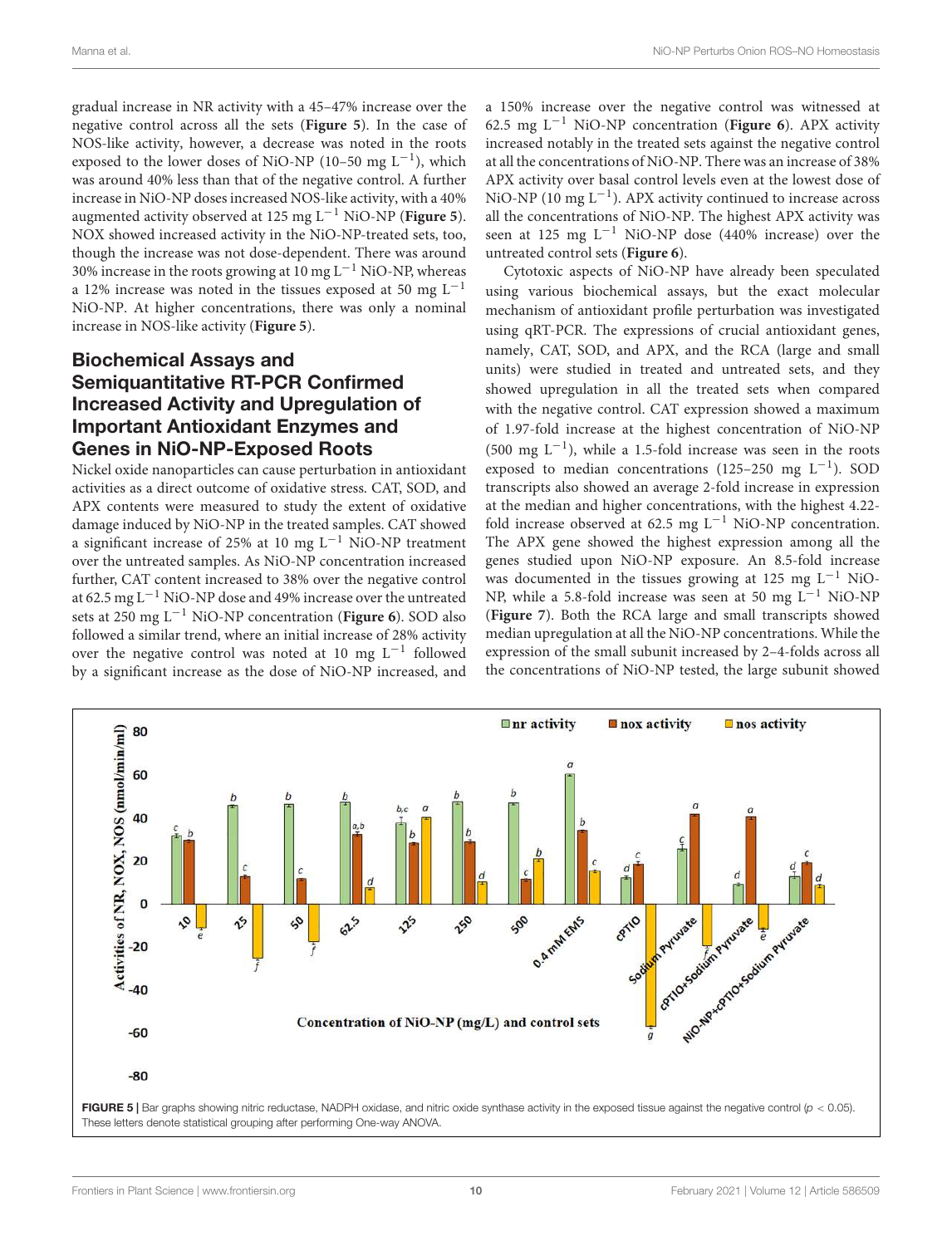

an average 1.5-fold upregulation (**Figure 7**). Actin was used as a reference gene that showed constant expression in all the samples (control sets and treated ones), and the quantitative level of actin is shown in **Supplementary Figure 4**.

## **DISCUSSION**

Increased industrial uses of NiO-NP and its associated introduction into the natural environment in recent decades have drawn scientific attention to the specter of its harmful effects on plants as well as in humans (Chung et al., 2019; Cambre et al., 2020). Nickel is already categorized as a potent carcinogen by the WHO, and when it became known that the NiO-NP can mimic the activities of their bulk counterparts especially at higher concentrations, it became imperative that the exact mechanism of NiO-NP-induced damage to biological systems be studied in detail. Even though there are a few reports of NiO-NP-induced toxicity in plants underlining its dose-dependent toxicity, the whole gamut of physicochemical perturbations is yet not elucidated. One of the huge gaps in information that clouds our understanding is the dynamics of ROS and NO relation. Both ROS and NO are important participants in the normal cellular signal transduction that, at low concentrations, help in preserving cellular homeostasis (Romero-Puertas and Sandalio, 2016). Their integrative role in plants, from development to stress response, has been a topic of active research (Asgher et al., 2017). In this manuscript, the authors have ventured to augment existing information on how ROS and NO act in tandem in

case of the advent of an engineered nanoparticle, and how an increase in NO can trigger ROS overproduction inadvertently causing physicochemical upheavals due to rampant oxidative damage. It was during this work that it became obvious that NiO-NP-induced toxicity incremented in a dose-dependent manner, leading to an overproduction of both ROS and NO. These two crucial components of the stress management cascade work initially in tandem, but at higher doses of NiO-NP (250– 500 mg  $L^{-1}$ ), they behave antagonistically, leading to acute cellular damages.

The present experimental parameters accommodated a wide range of NiO-NP concentrations (10–500 mg L−<sup>1</sup> ) keeping in mind their natural distribution and concentrations of Ni encountered in nature, which could go up to 1,600 mg  $kg^{-1}$ in coalfields<sup>3</sup>. It was noteworthy that A. cepa, the chosen plant model, did not show documentable disruption in cellular functions at lower doses of NiO-NP (below 10 mg L−<sup>1</sup> ) and almost 100% cell death at concentrations higher than 500 mg L−<sup>1</sup> after an exposure of 24 h. A. cepa is a popular choice for the detection of cytotoxicity and genotoxicity of any xenobiotic compound as endorsed by the various international organizations of repute like UNEP, USEPA, and OECD (Boros and Ostafe, 2020)<sup>4</sup>. It is easily available and fast-growing and shows uniform growth and comparable effects that can be extrapolated to mammalian systems. Also, parts of A. cepa are

<sup>3</sup>WHO,2000; http://www.euro.who.int/\_\_data/assets/pdf\_file/0014/123080/ AQG2ndEd\_6\_10Nickel.pdf

<sup>4</sup>https://www.oecd.org/chemicalsafety/testing/33653757.pdf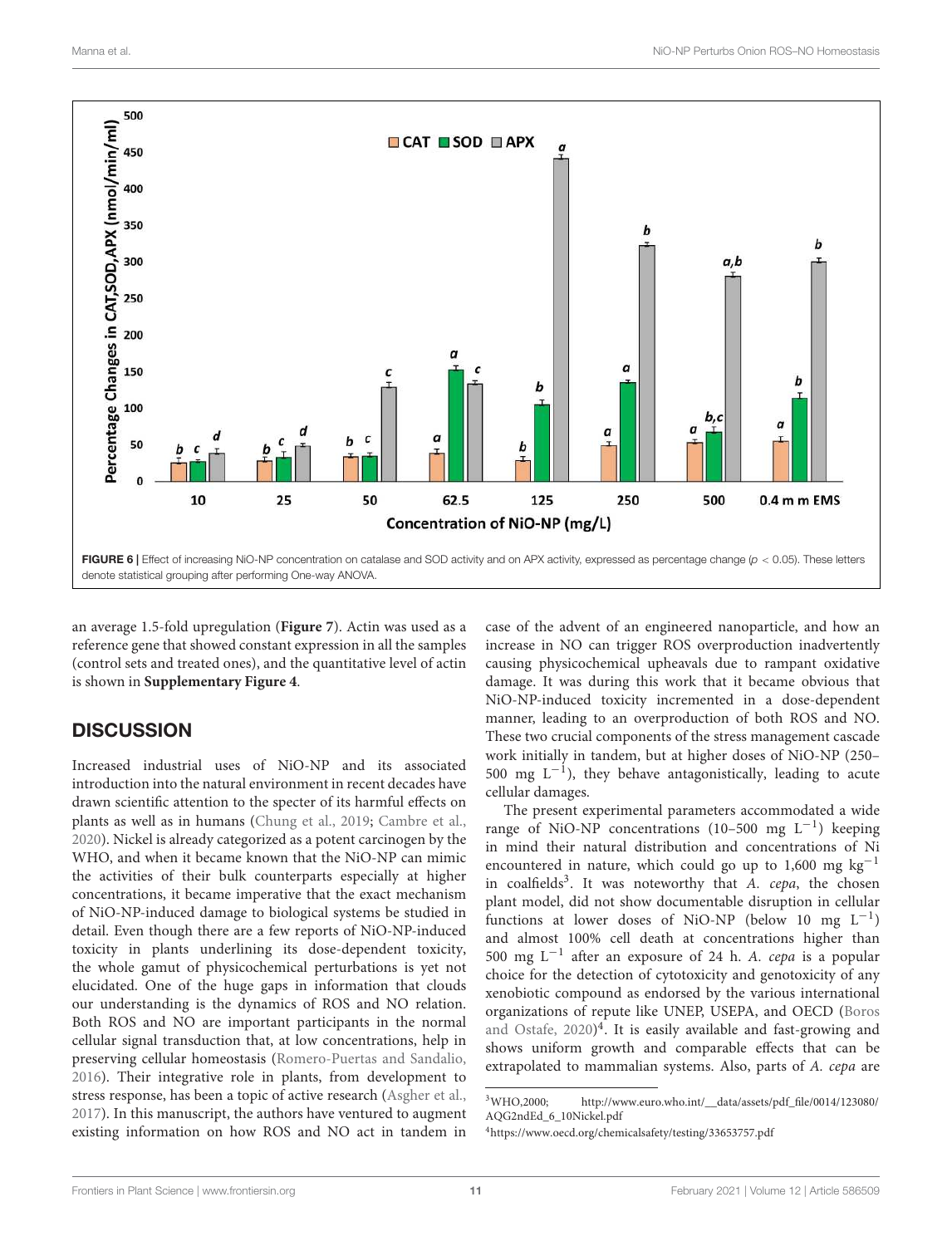

consumed raw, opening the possibility of NiO-NP introgression into the food web and its biomagnification. The authors have shown earlier that A. cepa roots take up NiO-NP readily, most probably via the plasmodesmata, in a dose-dependent manner (Manna and Bandyopadhyay, 2017b).

In the present work, FITC-tagged NiO-NP were utilized to unravel the dynamics of its internalization within tissues and cells of A. cepa roots using a confocal laser scanning microscope. FITC, possibly the most widely known fluorescent tracer used in biological sciences, has a reactive isothiocyanate which can be tagged to amine and sulfhydryl groups of different biomolecular moieties. FITC also finds widespread use as a tag for nanoparticles to check and record their entry into biological systems and localize them within cells and tissues, aiding biomedical studies (Veeranarayanan et al., 2012; Huang et al., 2018). In plants, FITC tagging of chitosan (Chandra et al., 2015) and zein nanoparticles (Ristroph et al., 2017) is reported. Other authors have also documented the entry of FITC-tagged zinc and cerium metallic nanoparticles into the cells (Xia et al., 2008). In the present study, it was observed that hydroponically administered FITC-tagged NiO-NP breached the root epidermis and were translocated to the meristematic zone, and then to the zone of elongation and differentiation, in a progressively dose-dependent manner (**Figure 1**). These NP entered individual cells and were seen scattered in the cytoplasm or accumulated around the nuclear membrane (**Figure 1**). From these pieces of evidence, we can deduce that the modus operandi of NiO-NP-induced toxicity rests on their ability to gain entry into the cells, causing damage to important organelles like the nucleus, peroxisomes, or mitochondria, which showed hindered functioning, similar to those reported in cases of NiO-NP in tomato seedlings by Faisal et al. (2013) and of CuO-NP on soybean (Yusefi-Tanha et al., 2020) earlier.

An increase in NiO-NP dosage brought about a steady deterioration of cellular membrane integrity, as was reported earlier (Manna and Bandyopadhyay, 2017b). Earlier reports have indicated that capricious numbers of aggregated NiO-NP of various sizes and conformations clustered over the epidermal cell membranes, abrading them, and caused substantial damage to their surfaces, before gaining entry into the cells (Ates et al., 2016). Such damage to the membrane surfaces led to an immediate increase in cellular ROS (Sohaebuddin et al., 2010; Shang et al., 2014). Uncontrolled ROS upsurge induced malfunction of the antioxidant profiles and indirectly compromised integrity and, thus, survival in the treated tissues, as documented by Evans blue staining of root tips in the present study. Evans blue, an azo dye, can penetrate into damaged and ruptured membranes more easily than healthy membranes (Vijayaraghavareddy et al., 2017). Hence, normal cells do not take up the blue color, while those with membrane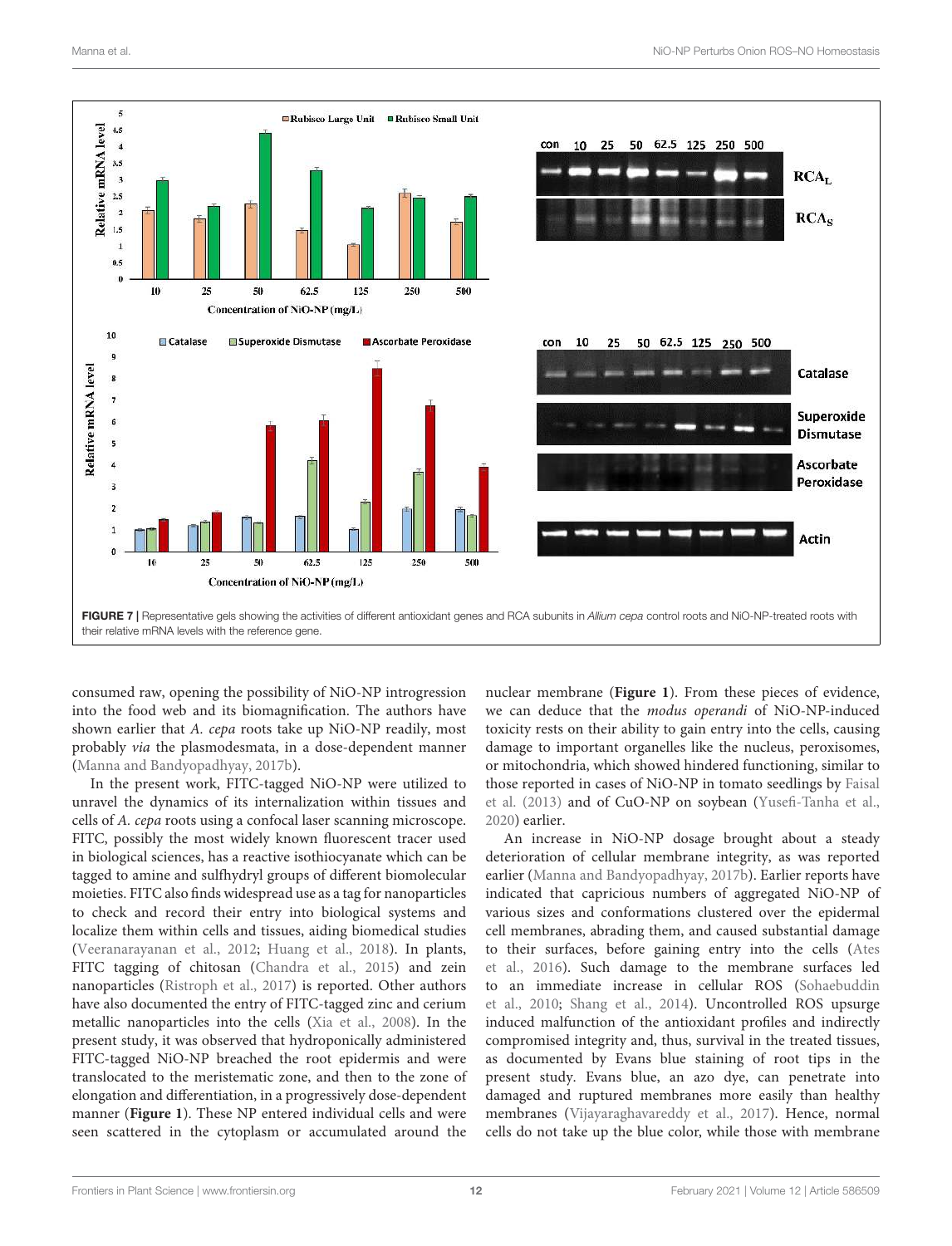damage do. The intensity of the color reaction can be studied spectrophotometrically to ascertain the quantum of membrane damage in the treated tissues. Increasing color intensities in the root tissues treated with NiO-NP showed prominent loss of cell viability with rising concentration of the ENP. Lipid peroxidation, an early sign of membrane damage, occurs when unstable membrane lipids form malondialdehyde that can react with Schiff's reagent on the aldehyde group to produce a colored output (Awasthi et al., 2018). Interestingly, exposure to bulk nickel does not produce significant lipid peroxidation in affected tissue (unpublished data). However, A. cepa roots exposed to NiO-NP showed significant lipid peroxidation that was confirmed biochemically by TBARS assay earlier (Manna and Bandyopadhyay, 2017b). In the present work, also color reaction with Schiff's reagent observed in the affected tissues increased with increasing doses of NiO-NP exposure (**Supplementary Figure 3**). It is known that during initial treatment with heavy metals, plants undergo dehydration (Singh et al., 2016), similar to osmotic stress (Osakabe et al., 2013). In a tissue having depleted potassium and augmented sodium ion contents, the ionic homeostasis becomes unhinged leading to cellular shutdown (Osakabe et al., 2013). Hence, the K/Na ratio was studied in a bid to find out possible changes in the ionic balance of the affected tissues. A marked dose-dependent decrease in K/Na ratio was observed in exposed root tissues upon NiO-NP treatment, similar to those seen in plants affected with dehydration and salinity stress confirming this ENP's ability to damage cellular integrity and perturb ionic balance of affected cells. Thus, NiO-NP damages cell integrity leading to a cascade of physicochemical perturbations that induce stress in the exposed root tissues of A. cepa.

The increase in ROS content of tissues exposed to NiO-NP in the present experiment, especially  $H_2O_2$ , confirmed the trend of a dose-dependent upsurge in reactive species, as seen in earlier reports as well (Manna and Bandyopadhyay, 2017a,b). ROS acts as a double-edged sword that has immense importance in signal transduction and stress management. Exposure of plants to metals induces oxidative challenges through pathways specific to a particular metal (Rizwan et al., 2017), often culminating in a mismatch between production and neutralization of ROS, most notably  $H_2O_2$ , hydroxyl ion, and superoxides (Cuypers et al., 2016).  $H_2O_2$  is a selectively reactive, uncharged non-radical, having both oxidizing and reducing properties, making it crucial for energy-efficient stress mitigation (Bienert and Chaumont, 2014; Das and Roychoudhury, 2014). The mitochondria, despite being the primary location of  $H_2O_2$  generation, suffer maximum damage from its excess in the cell. It is noteworthy that nickel, a non-redox active metal, can indirectly lead to an increase in intracellular ROS levels in exposed tissues, either by inhibiting specific enzymes by blocking their binding sites, or by diminishing cellular GSH pool, or affecting NOX, upending the cellular antioxidant profiles, thereby creating a ROS furor as seen in the present experimental system (Valko et al., 2016).

Coincidentally available NO also showed a marked change in the NiO-NP-treated tissue against the control sets. There was a rise in NO, even at the lowest dose of NiO-NP, followed by a marginally stalled increase in the treated tissues observed

around the median dose of 125 mg  $L^{-1}$  NiO-NP, followed by a burst of NO production at the higher doses (**Figure 4**). The intricate interplay of various NO production mechanisms in the affected tissues, either independently or in conjunction with augmented ROS, can cause a spike in NO accumulation (Romero-Puertas and Sandalio, 2016). As mentioned earlier, NR, an important molybdenum-containing multiredox enzyme, is crucial for both nitrogen assimilation in plants and for the reductive pathway of NO production, thus maintaining NO homeostasis. NR effectuates the transfer of electrons from NAD(P)H to downstream substrates, producing NO in the process, which also makes it a major enzymatic producer of NO in plants (Chamizo-Ampudia et al., 2017). Another important mode of NO production is through the oxidative pathway, where NOS catalyzes the production of NO in animals, though the exact homomers have not yet been found in plants so far. Scientists have long debated about the presence of NOSlike protein in plants (Astier et al., 2018) and have suggested that these are protein complexes working in coordination with subunits of arginine, NADPH, and NOS co-factors. Though orthologous genes of NOS similar to animals were not detected in plants, numerous reports depicting the biochemical presence of L-arginine-dependent NOS-like protein complexes have been documented that perform a similar function (Corpas and Barroso, 2018). Recent reports suggest a lateral rise in NOSlike activity with abiotic stress factors (Asgher et al., 2017), similar to the observations documented by the authors in the present study. Studies have shown that it is NR that produces a bulk of NO in a plant from nitrate reservoirs and controls the first rate-limiting step and even producing NO under high nitrite accumulation or in acidic/anoxic conditions; however, the turnover rate for NO formation following this pathway is quite low. The reactivity of NOS-like enzymes, on the other hand, is affected by many individual co-enzymes and co-factors which constitute its active form. Hence, a consequential increase in NR becomes more prominent than NOS-like for NO production during conditions of stress (Astier et al., 2018). NR activity in exposed roots showed a dose-dependent linear rise in all the concentrations of NiO-NP used, with an initial rise of ∼30% at the lowest dose of 10 mg L<sup>-1</sup> NiO-NP, followed by  $\sim$ 47% increase at 250 mg  $L^{-1}$  NiO-NP and 80% increase at the highest dose of 500 mg  $L^{-1}$  NiO-NP. Thus, it becomes obvious that the NiO-NP-treated tissue implemented the reductive pathway as the major source of intracellular NO generation. There is no evidence of a direct correlation between NR and NOS-like activity in plant systems so far, but in vivo S-nitrosylation loop inhibits NO formation by NR, and also, NR is competitively inactivated by higher cellular nitrate concentration. Therefore, the presence of alternate NO-forming mechanisms is evidently present in every plant cell, the most eligible candidate for such being the NOSlike complexes (Fu et al., 2018). In the present study, there was an initial fall (11% depletion) in NOS-like activity in A. cepa root tips exposed to the lowest dose of NiO-NP (10 mg  $L^{-1}$ ) against the negative control, followed by a 17% fall in such activity in the roots treated with 50 mg  $L^{-1}$  NiO-NP. Interestingly, the roots exposed to NiO-NP ranging between 62.5 mg  $L^{-1}$  and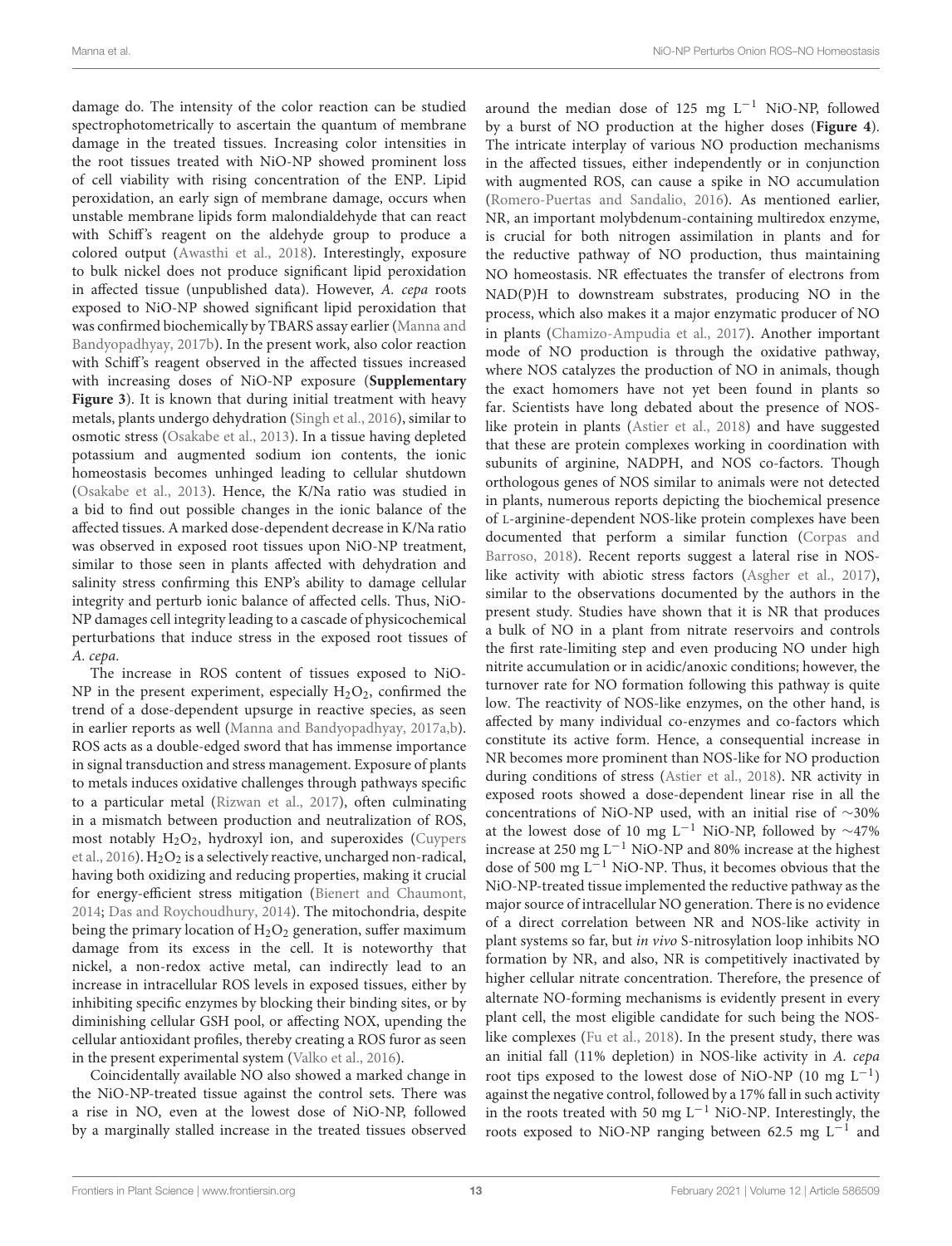above showed a steady rise in NOS-like activity with as much as a 40% rise at 125 mg  $L^{-1}$  NiO-NP concerning the negative control and 20% increase in activity at the highest dose of NiO-NP (500 mg L<sup>-1</sup>). Thus, NOS-like activity showed a non-linear correlation with NiO-NP dose among the treated samples, and these values are not significantly different among themselves in many instances. The present dataset corroborates that NOS-like activity is controlled by multiple factors, and perturbations in  $Ca<sup>2+</sup>$  and/or NADPH that is inevitable in NiO-NP-affected tissue can also impact NOS-like activity (Faisal et al., 2013). In fact, detailed work by the present group has found increased cytosolic  $Ca<sup>2+</sup>$  in the treated tissue, consequent to severe damages incurred by the chloroplast and mitochondria at toxic concentrations of NiO-NP (unpublished), alluding to such a possibility. Few reports that document the rise in both NOS-like and NR activity in higher plants subjected to abiotic stressors include the study of maize under dehydration stress that showed a rise in NOS-like activity on exogenous SNP (NO donor) application (Hao et al., 2008). In Hibiscus, aluminum treatment inhibited NOS-like activity but did not affect NR activity (Tian et al., 2007), while a rise in NR alleviated Al-induced damages in soybean and wheat (Wang et al., 2017; Sun et al., 2018). Cadmium exposure increased NR activity in alfalfa and barley (Lentini et al., 2018; Yang et al., 2019), which was similar to the observations recorded by the present authors in the case of NiO-NP stress on A. cepa. Our findings have indicated a dose-dependent increase in NR activity with rising NiO-NP concentrations and an accompanying increase in NO, thus affirming that NR acts in a linear manner using the cellular nitrate reservoir available to produce NO, which is in contrast to NOS-like activity which depends on various other intrinsic factors as well.

Exposure to increasing concentrations of NiO-NP incited an upsurge in NOX activity, which was concomitant with the higher levels of intracellular NO and was confirmed by the rise of  $H_2O_2$  incidence, as evident even at the lowest ENP concentration used on A. cepa in the present study. The most prevalent enzymatic ROS producers in plants, NOX, are deemed as respiratory burst oxidase homologs (RBOHs). Implicated in several aspects of normal plant growth and development, these are also involved in maintaining the cellular balance of ROS and RNS (Chu-Puga et al., 2019). Increment in intracellular NO is known to increase NOX production since inflation of cellular  $H_2O_2$  leads to an active breakdown of NADPH. This in turn augments NOX activity in the plasma membrane, which is primarily responsible for superoxide production in the apoplast of plants (Podgórska et al., 2017). Intrusions of xenobiotic agents are known to trigger NOX activity contributing to an oxidative burst. In the present study, an increase in NOX activity (∼30% more than negative control) was observed in A. cepa roots treated with 10 mg  $L^{-1}$  NiO-NP. Roots exposed to higher concentrations of NiO-NP showed a steady increase in NOX content, though not linear, with the highest increase documented at the dose of 500 mg L−<sup>1</sup> NiO-NP (**Figure 5**). Our data corroborated recent reports of a dose-dependent increase in NOX activity in plants due to increased iron exposure (Yadu et al., 2018). A similar increase in NOX activity was observed upon cadmium and copper treatment in Arabidopsis thaliana roots (Remans et al.,

2010) and Pb stress in the roots of Medicago truncatula (Zhang et al., 2019). Selenium-induced phytotoxicity in Brassica rapa also showed NOX-dependent ROS induction (Chen et al., 2014). Heyno et al. (2008) reported that treatment with heavy metals like cadmium induced ROS from the plasma membrane and not from the mitochondria. Similarly, the present work also confirmed increased plasma membrane was linked to NOX activity. There are confirmatory reports that, as a response to metal toxicity, cytosolic  $Ca^{2+}$  levels increased proportionately, activating and increasing NOX activity as well (Sosan et al., 2016). This in turn regulated cytosolic ROS generation through peroxidases (Heyno et al., 2008). Such concomitant steady increase in cytosolic  $Ca^{2+}$ levels with ROS increase was also recorded in the NiO-NP-treated sets of A. cepa (unpublished).

Intracellular levels of GABA and proline, both deemed to be universal markers of stress, were escalated with increased NiO-NP exposure in plants. GABA is an important non-protein amino acid useful in plant signaling, much like its role in the neurotransmission of animals (Ramos-Ruiz et al., 2019). It has an undeniable yet complex relationship with the ROS and RNS pools that has implications in increasing plant resilience to stress (Bor and Turkan, 2019). During oxidative stress response when intracellular ROS and related antioxidant levels inflate in a system, there is an impromptu rise in GABA levels as well, though whether as a cause or as its effect is yet debated. As the exogenous application of GABA reportedly induced antioxidant activity (Song et al., 2010), in the present work also, the authors have observed a marked increase in GABA content on NiO-NP exposure (**Figure 3B**), concomitant with a spike in ROS content and augmented antioxidant profiles. An increase of ∼37% GABA activity was observed in the roots exposed to the lowest dose of 10 mg L<sup>-1</sup> NiO-NP, which increased to ~190% at 125 mg L<sup>-1</sup> of NiO-NP. A further dose-dependent increase in GABA activity was registered in the higher NiO-NP concentrations, too. Roots exposed to sodium pyruvate, a  $H_2O_2$  inducer, also showed a significant increment in GABA content (∼110%) over the negative control. Since GABA is primarily synthesized by polyamines, indirectly dependent on the nitrite pool, it was not surprising that roots exposed to cPTIO, a NO blocker, did not show a significant enhancement of GABA content over the negative control. A major portion of the GABA shunt is located in the mitochondria (Bor and Turkan, 2019), which is also the epicenter of abiotic stress mitigation and signaling; as such, any disturbance of this organelle due to metal exposure can cause multiple physicochemical malfunctions. It has already been reported that NiO-NP exposure damages the mitochondria via perturbation of antioxidant activities, which could be correlated with possible alterations of the GABA shunt, too. Many groups in recent times have shown increased GABA content in various plants under heavy metal treatments. In Nicotiana tabacum, treatment with zinc increased the endogenous GABA levels which in turn augmented the antioxidant enzymatic activities of those plants (Daş et al., 2016). Wheat subjected to arsenic stress also showed higher levels of GABA content in the treated roots and shoots (Sil et al., 2018). Proline, another non-protein amino acid and marker of stress response in plants, is known to increase considerably with any exigencies, including metal-effected stress.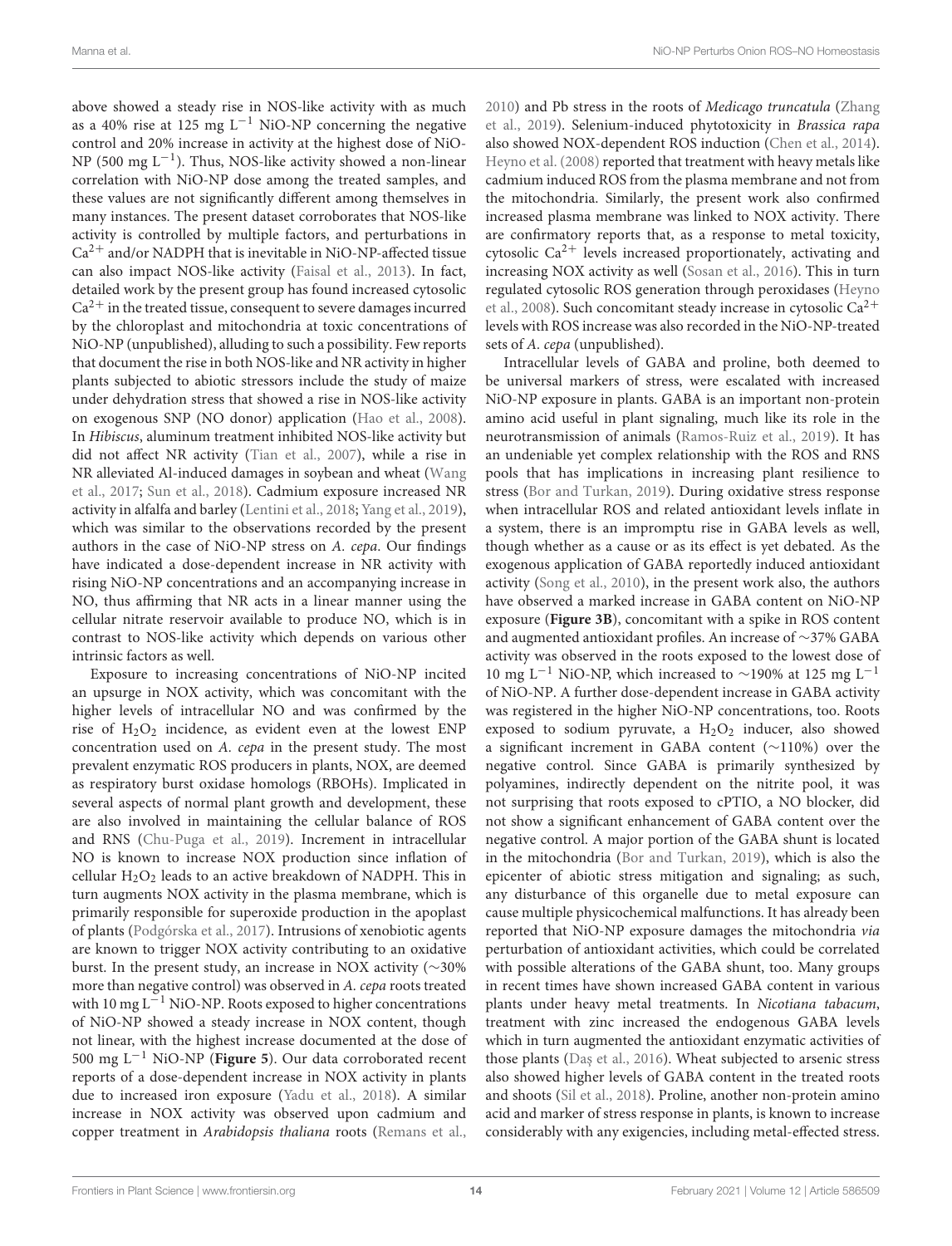In this work, a marked increase in proline content was recorded even at the lowest dose of NiO-NP against the negative control, with a linear dose-dependent increase in proline content in all the higher concentrations of NiO-NP, as also reported in many other plants exposed to other metallic nanoparticles. Barley plants treated with titanium oxide nanoparticles showed higher proline content than untreated control plants (Doğaroğlu and Köleli, 2017). Another heavy metal nanoparticle, copper oxide nanoparticles, also induced increased proline content in treated rice plants (Da Costa and Sharma, 2016). All these results were in tandem with the observations documented by the authors in the present study.

Antioxidant enzymes like CAT, SOD, and APX form the backbone of the stress mitigation system in a plant cell, responding minutely to any incoming stress signal and often leads to altered activities (Hasanuzzaman et al., 2019). In the present work, CAT, SOD, and APX showed significant increases following dose dependency of NiO-NP. These findings are in tandem to the previous reports available for NiO-NP-induced phytotoxicity. In fact, 24 h of uninterrupted NiO-NP treatment caused permanent damages to the framework of the cell as shown by decreasing cell survivability indices. Uninterrupted ROS generation, as shown by increased  $H_2O_2$  accumulation, followed by excess NO generation led to multiple damages altering the biochemical framework of the cell and an imbalance in the activities of vital antioxidants (enzymes, metabolites), which also caused marked increase in proline and GABA levels along with changes in NO concentrations. A similar sequence of events was also observed when plants combat oxidative burst mechanism by a number of authors (Manna and Bandyopadhyay, 2017a; unpublished, Faisal et al., 2013; Oukarroum et al., 2015, 2017).

Semiquantitative reverse transcriptase polymerase chain reaction is especially convenient for the study of biomarker genes that are crucial for abiotic stress amelioration and survival (Qian et al., 2013). CAT, SOD, and APX, the chief players in the endogenous antioxidant systems of a plant cell, are instrumental in managing excess  $H_2O_2$  and superoxides produced owing to oxidative burst linked to metabolic upheavals. Metallic nanoparticles often act as non-competitive inhibitors for several essential enzymes, like that of –SH groups of cysteine residues, forming covalent bonds and affecting folding during tertiary structure formation. This misfolding alters active site conformation, thus hindering the efficiency of many vital enzymes (Adeyemi and Whiteley, 2013) and affecting the normal metabolism of the affected cells. Enzymatic assay of CAT activity showed an upsurge in NiO-NP-treated roots against untreated sets (Manna and Bandyopadhyay, 2017b), as it participates in breaking down excess  $H_2O_2$ . Higher transcript levels of CAT in the present study affirm the previous report, proving evidence for the upregulation of CAT gene with increasing NiO-NP concentrations. APX, which not only helps detoxify excess  $H_2O_2$ but also uses  $H_2O_2$  for signaling and regulating the feedback loop of the GSH cycle (Singh et al., 2016), also showed increased transcript levels when compared with untreated controls. Higher transcript values of APX coincided with the general excess of  $H<sub>2</sub>O<sub>2</sub>$  in the affected tissue. SOD also showed increased activity in the previous work reported by the authors detected

through enzymatic assay, and the present data confirmed that SOD is the primary enzyme for dismantling the highly reactive superoxides. Thus, higher transcript levels maintained in tandem to oxidative burst indicate the intricate role SOD plays among stress-mitigating enzymes. All the concentrations of NiO-NP induced a general increase in activities of these antioxidants, except at 125 mg  $L^{-1}$ , where a marked decrease in most of these enzyme activities was observed. This may be because this concentration was probably most toxic under specific biotic interactions for this ENP in this particular study, beyond which the formation of bigger clumps and their dissociation constantly alter the stoichiometry of individual NiO-NP units (Manna and Bandyopadhyay, 2017a,b) and prevent their entry into the tissue as well. Consistent results in many other heavy metals, like lead, cadmium, and arsenic, where antioxidant profiles have shown considerable upregulation in the treated plants (He et al., 2004; Bharwana et al., 2013; Lou et al., 2017), confirmed that antioxidant enzymes helped nullify the aftermath of metallic stress. Hence, it was deduced that NiO-NP caused major oxidative stress in affected plants and upregulation of antioxidant enzymes constituted a major form of defense responses. Rubisco (RuBP) is the primary enzyme required for carbon fixation in plants. It consists of eight subunits each of nucleus-encoded small units and chloroplast-encoded large units and is designated as a potential housekeeping gene, necessary for the well-being of any plant (Siedlecka et al., 1998). RCA is necessary for the formation of RuBP to maintain optimum carbon fixation, but it has been shown that abiotic stress signals necessitate its upregulation (Demirevska-Kepova et al., 2004). RCA activity is known to be adversely affected consequent to heavy metal intrusion (Khairy et al., 2016). Therefore, RCA is an important candidate in studying the extent of damage due to oxidative stress. In the present work, however, we have tried to interpret the effect of a heavy metal nanoparticle on its subunits, trying to understand whether they were being upregulated individually or in tandem. It is known that the two domains of ATP-dependent structures of RCA encode chloroplast proteins, with the large subunit being more sensitive to abiotic stress than the smaller one (Chen et al., 2015). RuBP is affected quite harshly during oxidative stress, marking a lower transcriptomic presence (Cohen et al., 2005). Antioxidants like GSH play an important role in maintaining RuBP levels in case of metabolic inconsistencies (Son et al., 2014), whereas APX is largely responsible for its proper functioning under optimum conditions, exerting an effect over a crucial rate-limiting step (Liu et al., 2008). In the case of oxidative stress in the form of NiO-NP intrusion, GSH levels deplete, while APX is negatively affected (unpublished). The interrelationship of NO and GSH is quite interesting though complex, and they form GSNO which could inhibit NR-related NO synthesis. NO, in turn, can react with the heme group, thus potentially inhibiting APX activity. In fact, NO affected all the enzymes of the Asa–GSH cycle, though report of its inhibition of APX has not been confirmed yet (Romero-Puertas and Sandalio, 2016). This explains the high expression level of APX in the treated tissue observed in the present study. Proline, the ubiquitous marker of ROS imbalance, when found in excess similar to that reported by the authors, is also known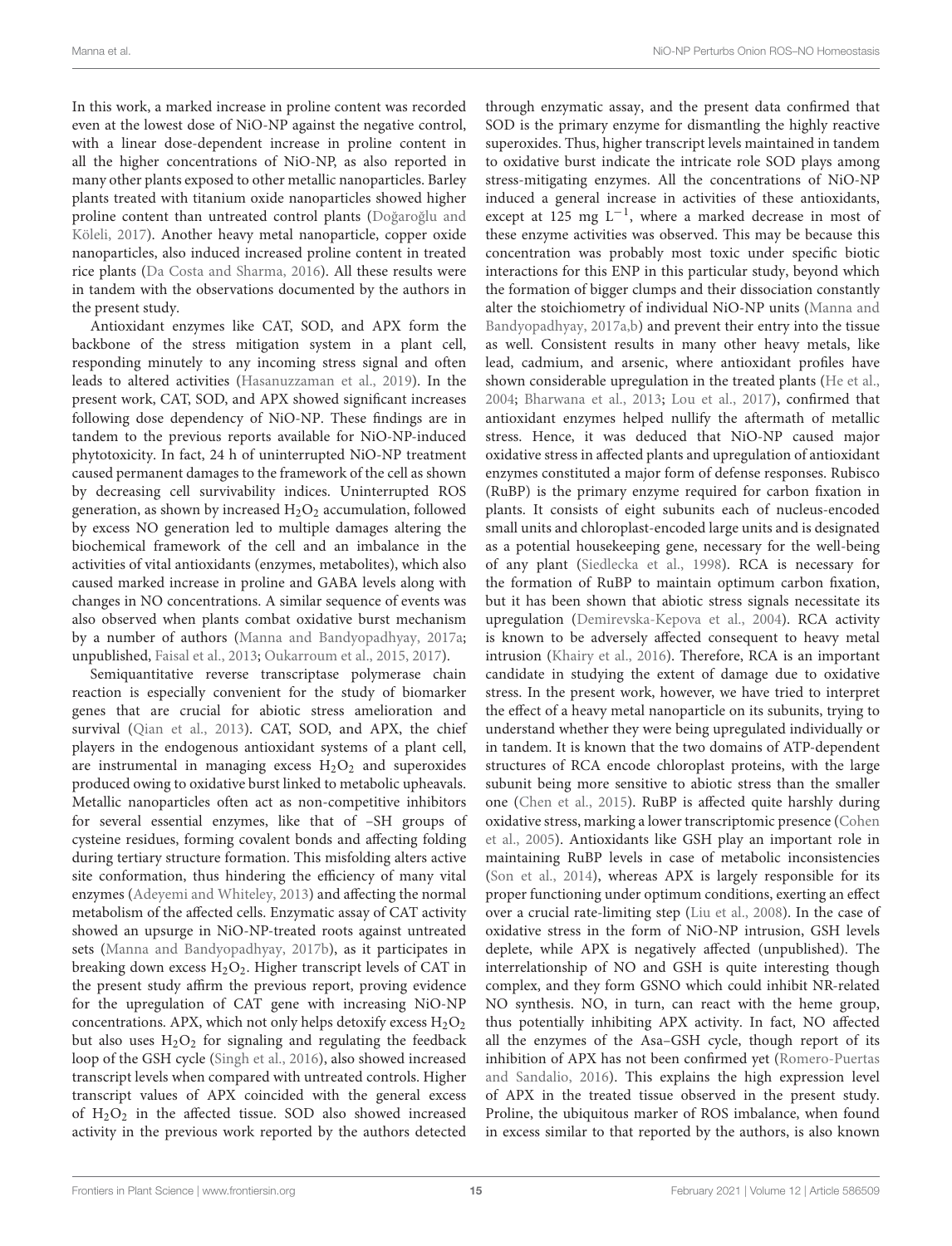

to lead to dissociation of RuBP subunits (Sivakumar et al., 2001). Demirevska-Kepova et al. (2004) reported a minor decrease in the activity of subunits of RCA in tomato treated with cadmium. Interestingly, in the present study, activities of both the subunits of RCA increased on NiO-NP exposure (**Figure 7**). According to Chen et al. (2015), such an event can lead to buffering of carbon fixation in a toxic environment. In case of the larger subunit, an increase in its activity in the NiO-NP-treated sets was only marginal and not statistically significant in all the concentrations. However, the activity of the smaller subunits showed a 2-fold increase in all the NiO-NP doses, making the change more relevant and contributing to an overall increase of RCA activity. Such an increase in RCA activity was observed in Populus nigra leaves on cadmium stress (Lomaglio et al., 2015). Higher intracellular NO content restored RCA activity in a stressed tissue (Khairy et al., 2016), and a similar trend was observed here where both intracellular NO content and RCA activity showed inflation.

In its entirety, it can be stated that NiO-NP exposure in A. cepa roots does indeed lead to oxidative stress, by way of perturbed production and dissociation of various reactive species, especially RNS (NO) and ROS (H<sub>2</sub>O<sub>2</sub>) (**Figure 8**). The unique properties of NiO-NP initiate a compelling duel between intracellular ROS, NO production, and the ameliorating antioxidant systems present in the plant tissues. This distinctive interaction is unique to this particular nanoparticle and the biotic component and is aided by the surrounding biophysical features like temperature, time of exposure, the dissociation constant, and aggregate formation. Different cellular cascades

were individually discomposed and those in turn affected the entire abiotic stress response system of the exposed plant; the most affected are the antioxidant systems headed by CAT. Different mechanisms of NO production cascades were affected as well, which was documented by upregulated transcripts of antioxidants and higher activities of key enzymes. At higher concentrations, this ENP induced overwhelming oxidative stress and superfluous ROS accumulation, with a NO upsurge that was beyond restoration by the existing cellular mechanism, thus eventually leading to suspension of cellular activities and cell death. Further investigations on cellular signal transduction and signal cascades are necessary to understand the exact mechanism of this physiological collapse in cells subjected by NiO-NP. Such studies in a metallic nanoparticle-treated plant are still in preliminary stages and the present body of work could add up to the current bursar of existing knowledge in ROS– NO interaction in plants and help plant biologists to have a better understanding of ROS–NO dynamics in stressed tissue (Xiong et al., 2010). Additionally, further work to detect the gene-level cascades operating in case of NiO-NP-induced stress should be carried out, which will help in understanding the core mechanism of plants' retaliation to heavy metals and engineered nanoparticles.

## DATA AVAILABILITY STATEMENT

The raw data supporting the conclusions of this article will be made available by the authors, without undue reservation.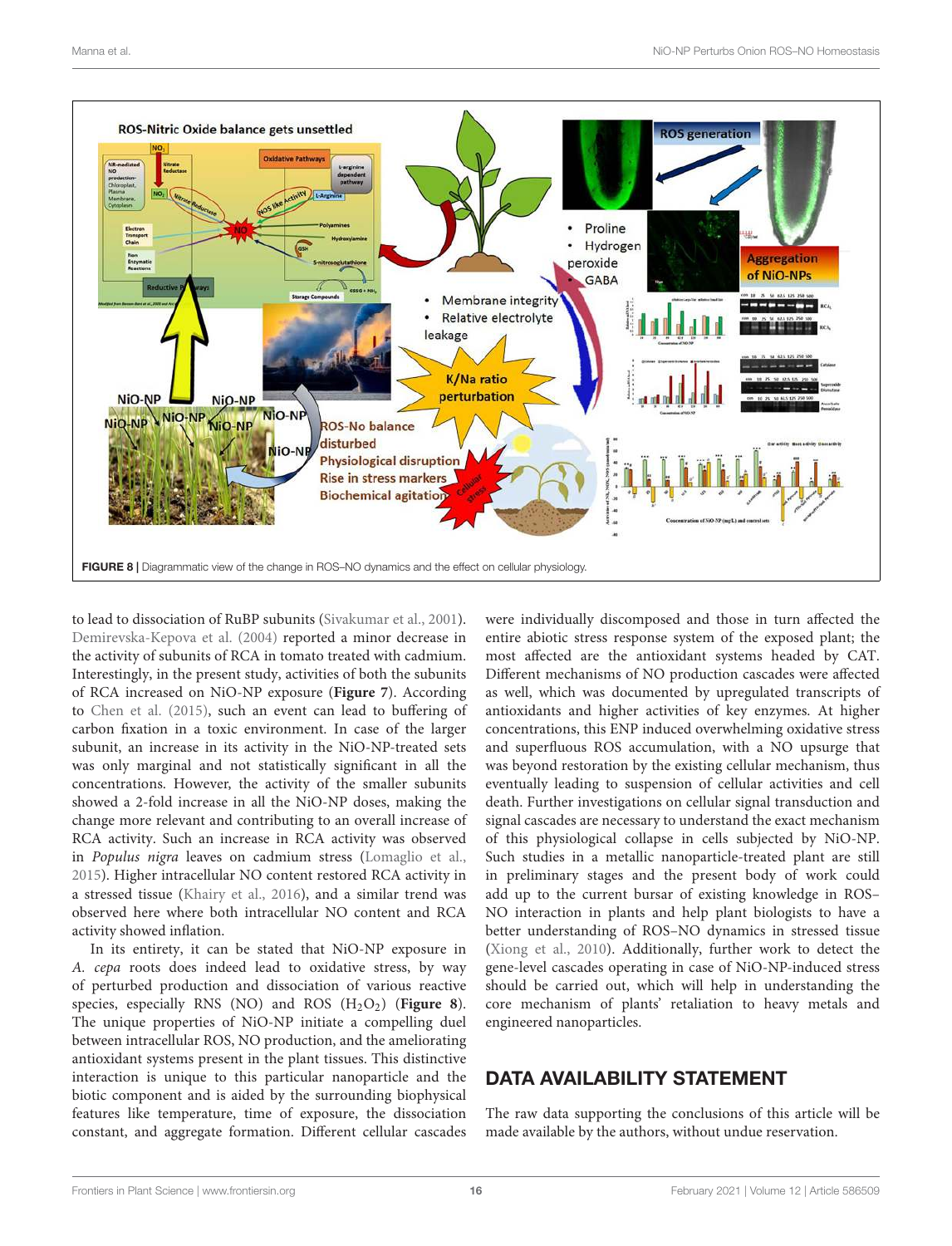#### AUTHOR CONTRIBUTIONS

All authors listed have made a substantial, direct and intellectual contribution to the work, and approved it for publication.

#### FUNDING

The authors would like to acknowledge the facilities provided by the Department of Botany (UGC–CAS phase VII and DST-PURSE and DST-FIST) and DBT-IPLS facility along

#### **REFERENCES**

- Adeyemi, O. S., and Whiteley, C. G. (2013). Interaction of nanoparticles with arginine kinase from Trypanosoma brucei: kinetic and mechanistic evaluation. Int. J. Biol. Macromol. 62, 450–456. doi: 10.1016/j.ijbiomac.2013. 09.008
- Asgher, M., Per, T. S., Masood, A., Fatma, M., Freschi, L., Corpas, F. J., et al. (2017). Nitric oxide signaling and its crosstalk with other plant growth regulators in plant responses to abiotic stress. Environ. Sci. Pollut. Res. 24, 2273–2285. doi: 10.1007/s11356-016-7947-8
- Astier, J., Gross, I., and Durner, J. (2018). Nitric oxide production in plants: an update. J. Exp. Bot. 69, 3401–3411. doi: 10.1093/jxb/erx420
- Ates, M., Demir, V., Arslan, Z., Camas, M., and Celik, F. (2016). Toxicity of engineered nickel oxide and cobalt oxide nanoparticles to Artemia salina in seawater. Water Air Soil Pollut. 227:70.
- Awasthi, J. P., Saha, B., Chowardhara, B., Devi, S. S., Borgohain, P., and Panda, S. K. (2018). Qualitative analysis of lipid peroxidation in plants under multiple stress through schiff's reagent: a histochemical approach. Bio Protoc. 8:e2807. doi: 10.21769/BioProtoc.2807
- Bates, L. S., Waldren, R. P., and Teare, I. D. (1973). Rapid determination of free proline for water-stress studies. Plant Soil 39, 205–207.
- Bharwana, S. A., Ali, S., Farooq, M. A., Iqbal, N., Abbas, F., and Ahmad, M. S. A. (2013). Alleviation of lead toxicity by silicon is related to elevated photosynthesis, antioxidant enzymes suppressed lead uptake and oxidative stress in cotton. J. Bioremed. Biodeg. 4:187. doi: 10.4172/2155-6199.100 0187
- Bienert, G. P., and Chaumont, F. (2014). Aquaporin-facilitated transmembrane diffusion of hydrogen peroxide. Biochim. Biophys. Acta 1840, 1596–1604. doi: 10.1016/j.bbagen.2013.09.017
- Bor, M., and Turkan, I. (2019). Is there a room for GABA in ROS and RNS signalling? Environ. Exp. Bot. 161, 67–73. doi: 10.1016/j.envexpbot.2019.02.015
- Boros, B. V., and Ostafe, V. (2020). Evaluation of ecotoxicology assessment methods of nanomaterials and their effects. Nanomaterials 10:610. doi: 10.3390/ nano10040610
- Bradford, M. M. (1976). A rapid and sensitive method for the quantitation of microgram quantities of protein utilizing the principle of protein-dye binding. Anal. Biochem. 72, 248–254. doi: 10.1016/0003-2697(76)90527-3
- Cambre, M. H., Holl, N. J., Wang, B., Harper, L., Lee, H. J., Chusuei, C. C., et al. (2020). Cytotoxicity of NiO and Ni (OH) 2 nanoparticles is mediated by oxidative stress-induced cell death and suppression of cell proliferation. Int. J. Mol. Sci. 21:2355. doi: 10.3390/ijms21072355
- Černý, M., Habánová, H., Berka, M., Luklová, M., and Brzobohatý, B. (2018). Hydrogen peroxide: its role in plant biology and crosstalk with signalling networks. Int. J. Mol. Sci. 19:2812. doi: 10.3390/ijms19092812
- Chamizo-Ampudia, A., Sanz-Luque, E., Llamas, A., Galvan, A., and Fernandez, E. (2017). Nitrate reductase regulates plant nitric oxide homeostasis. Trends Plant Sci. 22, 163–174. doi: 10.1016/j.tplants.2016.12.001
- Chandra, S., Chakraborty, N., Dasgupta, A., Sarkar, J., Panda, K., and Acharya, K. (2015). Chitosan nanoparticles: a positive modulator of innate immune responses in plants. Sci. Rep. 5:15195.
- Chen, Y., Mo, H. Z., Hu, L. B., Li, Y. Q., Chen, J., and Yang, L. F. (2014). The endogenous nitric oxide mediates selenium-induced phytotoxicity by

with CRNN under the University of Calcutta for various instrumentation facilities. IM appreciates CSIR-UGC NET Fellowship scheme under UGC, Government of India, for financial support.

#### SUPPLEMENTARY MATERIAL

The Supplementary Material for this article can be found online at: https://www.frontiersin.org/articles/10.3389/fpls.2021. 586509/full#supplementary-material

promoting ROS generation in Brassica rapa. PLoS One 9:e110901. doi: 10.1371/ journal.pone.0110901

- Chen, Y., Wang, X. M., Zhou, L., He, Y., Wang, D., Qi, Y. H., et al. (2015). Rubisco activase is also a multiple responder to abiotic stresses in rice. PLoS One 10:e0140934. doi: 10.1371/journal.pone.0140934
- Choudhury, S. R. (2019). "Genome-wide alterations of epigenomic landscape in plants by engineered nanomaterial toxicants," in Analysis, Fate, and Toxicity of Engineered Nanomaterials in Plants, Vol. 84, eds S. K. Verma, and A. K. Das (Amsterdam: Elsevier), 199–223.
- Chung, I. M., Venkidasamy, B., and Thiruvengadam, M. (2019). Nickel oxide nanoparticles cause substantial physiological, phytochemical, and molecularlevel changes in Chinese cabbage seedlings. Plant Physiol. Biochem. 139, 92–101. doi: 10.1016/j.plaphy.2019.03.010
- Chu-Puga, Á, González-Gordo, S., Rodríguez-Ruiz, M., Palma, J. M., and Corpas, F. J. (2019). NADPH oxidase (Rboh) activity is up regulated during sweet pepper (Capsicum annuum L.) fruit ripening. Antioxidants 8:9. doi: 10.3390/ antiox8010009
- Cohen, I., Knopf, J. A., Irihimovitch, V., and Shapira, M. (2005). A proposed mechanism for the inhibitory effects of oxidative stress on Rubisco assembly and its subunit expression. Plant Physiol. 137, 738–746. doi: 10.1104/pp.104. 056341
- Corpas, F. J., and Barroso, J. B. (2018). Peroxisomal plant metabolism–an update on nitric oxide, Ca2+ and the NADPH recycling network. J. Cell Sci. 131:jcs202978. doi: 10.1242/jcs.202978
- Cramer, G. R., Epstein, E., and Läuchli, A. (1990). Effects of sodium, potassium and calcium on salt-stressed barley. I. growth analysis. Physiol. Plant. 80, 83–88.
- Cuypers, A., Hendrix, S., Amaral dos Reis, R., De Smet, S., Deckers, J., Gielen, H., et al. (2016). Hydrogen peroxide, signaling in disguise during metal phytotoxicity. Front. Plant Sci. 7:470. doi: 10.3389/fpls.2016.00470
- Da Costa, M. V. J., and Sharma, P. K. (2016). Effect of copper oxide nanoparticles on growth, morphology, photosynthesis, and antioxidant response in Oryza sativa. Photosynthetica 54, 110–119. doi: 10.1007/s11099-015-0167-5
- Danjumma, S. G., Abubakar, Y., and Suleiman, S. (2019). Nickel oxide (NiO) devices and applications: a review. Int. J. Eng. Res. Technol. 8, 461–467. doi: 10.17577/IJERTV8IS040281
- Das, K., and Roychoudhury, A. (2014). Reactive oxygen species (ROS) and response of antioxidants as ROS-scavengers during environmental stress in plants. Front. Environ. Sci. 2:53. doi: 10.3389/fenvs.2014.00053
- Das, P., Manna, I., Biswas, A. K., and Bandyopadhyay, M. (2018). Exogenous silicon alters ascorbate-glutathione cycle in two salt-stressed indica rice cultivars (MTU 1010 and Nonabokra). Environ. Sci. Pollut. Res. 25, 26625–26642. doi: 10.1007/ s11356-018-2659-x
- Daş, Z. A., Dimlioğlu, G., Bor, M., and Özdemir, F. (2016). Zinc induced activation of GABA-shunt in tobacco (Nicotiana tabaccum L.). Environ. Exp. Bot. 122, 78–84. doi: 10.1016/j.envexpbot.2015.09.006
- Demirevska-Kepova, K., Simova-Stoilova, L., Stoyanova, Z., Hölzer, R., and Feller, U. (2004). Biochemical changes in barley plants after excessive supply of copper and manganese. Environ. Exp. Bot. 52, 253–266. doi: 10.1016/j.envexpbot.2004. 02.004
- Doğaroğlu, Z. G., and Köleli, N. (2017). TiO2 and ZnO nanoparticles toxicity in barley (Hordeum vulgare L.). Clean Soil Air Water 45:1700096. doi: 10.1002/ clen.201700096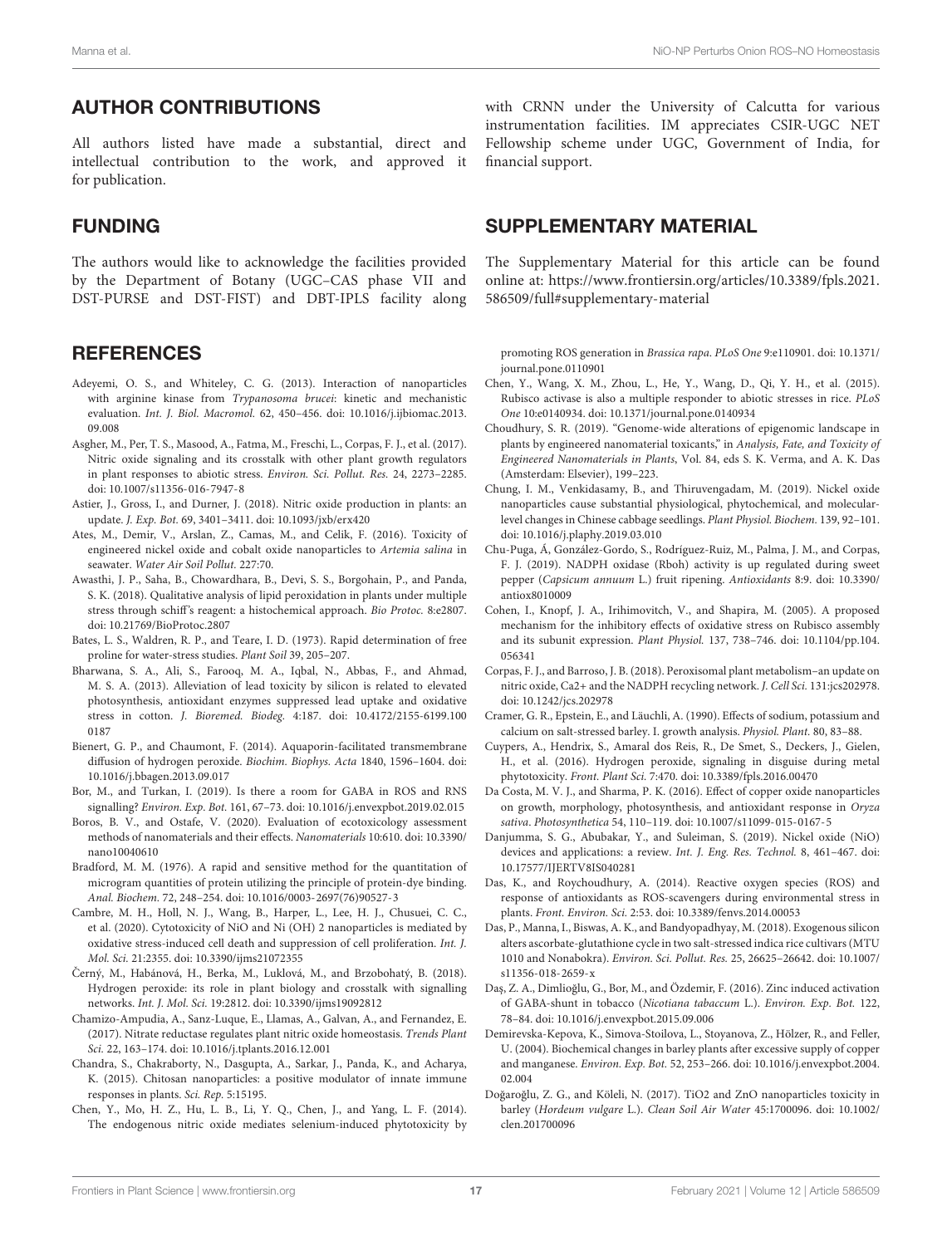- Domingos, P., Prado, A. M., Wong, A., Gehring, C., and Feijo, J. A. (2015). Nitric oxide: a multitasked signaling gas in plants. Mol. Plant 8, 506–520. doi: 10.1016/j.molp.2014.12.010
- Faisal, M., Saquib, Q., Alatar, A. A., Al-Khedhairy, A. A., Hegazy, A. K., and Musarrat, J. (2013). Phytotoxic hazards of NiO-nanoparticles in tomato: a study on mechanism of cell death. J. Hazard. Mater. 250, 318–332. doi: 10.1016/j. jhazmat.2013.01.063
- Farnese, F. S., Menezes-Silva, P. E., Gusman, G. S., and Oliveira, J. A. (2016). When bad guys become good ones: the key role of reactive oxygen species and nitric oxide in the plant responses to abiotic stress. Front. Plant Sci. 7:471. doi: 10.3389/fpls.2016.00471
- Fu, Y. F., Zhang, Z. W., and Yuan, S. (2018). Putative connections between nitrate reductase S-nitrosylation and NO synthesis under pathogen attacks and abiotic stresses. Front. Plant Sci. 9:474. doi: 10.3389/fpls.2018.00474
- Genchi, G., Carocci, A., Lauria, G., Sinicropi, M. S., and Catalano, A. (2020). Nickel: human health and environmental toxicology. Int. J. Environ. Res. Public Health 17:679. doi: 10.3390/ijerph17030679
- Hao, G. P., Xing, Y., and Zhang, J. H. (2008). Role of nitric oxide dependence on nitric oxide synthase-like activity in the water stress signaling of maize seedling. J. Integr. Plant Biol. 50, 435–442. doi: 10.1111/j.1744-7909.2008.00637.x
- Hasanuzzaman, M., Bhuyan, M. H. M., Anee, T. I., Parvin, K., Nahar, K., Mahmud, J. A., et al. (2019). Regulation of ascorbate-glutathione pathway in mitigating oxidative damage in plants under abiotic stress. Antioxidants 8:384. doi: 10. 3390/antiox8090384
- He, P. P., Lv, X. Z., and Wang, G. Y. (2004). Effects of Se and Zn supplementation on the antagonism against Pb and Cd in vegetables. Environ. Int. 30, 167–172. doi: 10.1016/S0160-4120(03)00167-3
- Heyno, E., Klose, C., and Krieger-Liszkay, A. (2008). Origin of cadmium-induced reactive oxygen species production: mitochondrial electron transfer versus plasma membrane NADPH oxidase. New Phytol. 179, 687–699. doi: 10.1111/ j.1469-8137.2008.02512.x
- Huang, Q., Wang, F. B., Yuan, C. H., He, Z., Rao, L., Cai, B., et al. (2018). Gelatin nanoparticle-coated silicon beads for density-selective capture and release of heterogeneous circulating tumor cells with high purity. Theranostics 8, 1624–1635. doi: 10.7150/thno.23531
- Järup, L. (2003). Hazards of heavy metal contamination. Br. Med. Bull. 68, 167–182. doi: 10.1093/bmb/ldg032
- Khairy, A. I. H., Oh, M. J., Lee, S. M., and Roh, K. S. (2016). Nitric oxide overcomes Cd and Cu toxicity in in vitro-grown tobacco plants through increasing contents and activities of rubisco and rubisco activase. Biochim. Open 2, 41–51. doi: 10.1016/j.biopen.2016.02.002
- Lentini, M., De Lillo, A., Paradisone, V., Liberti, D., Landi, S., and Esposito, S. (2018). Early responses to cadmium exposure in barley plants: effects on biometric and physiological parameters. Acta Physiol. Plant. 40:178. doi: 10. 1007/s11738-018-2752-2
- Libik-Konieczny, M., Kozieradzka-Kiszkurno, M., Desel, C., Michalec-Warzecha, Ż, Miszalski, Z., and Konieczny, R. (2015). The localization of NADPH oxidase and reactive oxygen species in in vitro-cultured Mesembryanthemum crystallinum L. hypocotyls discloses their differing roles in rhizogenesis. Protoplasma 252, 477–487. doi: 10.1007/s00709-014-0692-2
- Lin, A., Wang, Y., Tang, J., Xue, P., Li, C., Liu, L., et al. (2012). Nitric oxide and protein S-nitrosylation are integral to hydrogen peroxide-induced leaf cell death in rice. Plant Physiol. 158, 451–464. doi: 10.1104/pp.111.184531
- Liu, K. L., Shen, L., Wang, J. Q., and Sheng, J. P. (2008). Rapid inactivation of chloroplastic ascorbate peroxidase is responsible for oxidative modification to Rubisco in tomato (Lycopersicon esculentum) under cadmium stress. J. Integr. Plant Biol. 50, 415–426. doi: 10.1111/j.1744-7909.2007.00621.x
- Lomaglio, T., Rocco, M., Trupiano, D., De Zio, E., Grosso, A., Marra, M., et al. (2015). Effect of short-term cadmium stress on Populus nigra L. detached leaves. J. Plant Physiol. 182, 40–48. doi: 10.1016/j.jplph.2015.04.007
- Lou, Y., Zhao, P., Wang, D., Amombo, E., Sun, X., Wang, H., et al. (2017). Germination, physiological responses and gene expression of tall fescue (Festuca arundinacea Schreb.) growing under Pb and Cd. PLoS One 12:e0169495. doi: 10.1371/journal.pone. 0169495
- Manna, I., and Bandyopadhyay, M. (2017a). Engineered nickel oxide nanoparticles affect genome stability in Allium cepa (L.). Plant Physiol. Biochem. 121, 206–215. doi: 10.1016/j.plaphy.2017.11.003
- Manna, I., and Bandyopadhyay, M. (2017b). Engineered nickel oxide nanoparticle causes substantial physicochemical perturbation in plants. Front. Chem. 5:92. doi: 10.3389/fchem.2017.00092
- McInnis, S. M., Desikan, R., Hancock, J. T., and Hiscock, S. J. (2006). Production of reactive oxygen species and reactive nitrogen species by angiosperm stigmas and pollen: potential signalling crosstalk? New Phytol. 172, 221–228. doi: 10. 1111/j.1469-8137.2006.01875.x
- Murphy, M. E., and Noack, E. (1994). "[24] Nitric oxide assay using hemoglobin method," in Methods in Enzymology, Vol. 233 (Cambridge, MA: Academic Press), 240–250. doi: 10.1016/S0076-6879(94)33027-1
- Mustafa, G., and Komatsu, S. (2016). Toxicity of heavy metals and metalcontaining nanoparticles on plants. Biochim. Biophys. Acta 1864, 932–944. doi: 10.1016/j.bbapap.2016.02.020
- Nabi, R. B. S., Tayade, R., Hussain, A., Kulkarni, K. P., Imran, Q. M., Mun, B. G., et al. (2019). Nitric oxide regulates plant responses to drought, salinity, and heavy metal stress. Environ. Exp. Bot. 161, 120–133. doi: 10.1016/j.envexpbot. 2019.02.003
- Osakabe, Y., Arinaga, N., Umezawa, T., Katsura, S., Nagamachi, K., Tanaka, H., et al. (2013). Osmotic stress responses and plant growth controlled by potassium transporters in Arabidopsis. Plant Cell 25, 609–624. doi: 10.1105/tpc. 112.105700
- Oukarroum, A., Barhoumi, L., Samadani, M., and Dewez, D. (2015). Toxic effects of nickel oxide bulk and nanoparticles on the aquatic plant Lemna gibba L. Biomed. Res. Int. 2015:501326. doi: 10.1155/2015/501326
- Oukarroum, A., Barhoumi, L., Samadani, M., and Dewez, D. (2017). Toxicity of nickel oxide nanoparticles on a freshwater green algal strain of Chlorella vulgaris. Biomed. Res. Int. 2017:9528180. doi: 10.1155/2017/9528180
- Ovais, M., Khalil, A. T., Ayaz, M., and Ahmad, I. (2020). "Metal oxide nanoparticles and plants," in Phytonanotechnology: Challenges and Prospects, eds N. Thajuddin, and S. Mathew (Amsterdam: Elsevier), 123–141. doi: 10. 1016/B978-0-12-822348-2.00007-3
- Pérez-de-Luque, A. (2017). Interaction of nanomaterials with plants: what do we need for real applications in agriculture? Front. Environ. Sci. 5:12. doi: 10.3389/ fenvs.2017.00012
- Pinto, M., Soares, C., Pinto, A. S., and Fidalgo, F. (2019). Phytotoxic effects of bulk and nano-sized Ni on Lycium barbarum L. grown in vitro–oxidative damage and antioxidant response. Chemosphere 218, 507–516. doi: 10.1016/j. chemosphere.2018.11.127
- Podgórska, A., Burian, M., and Szal, B. (2017). Extra-cellular but extra-ordinarily important for cells: apoplastic reactive oxygen species metabolism. Front. Plant Sci. 8:1353. doi: 10.3389/fpls.2017.01353
- Procházková, D., Haisel, D., Wilhelmová, N., Pavlíková, D., and Száková, J. (2013). Effects of exogenous nitric oxide on photosynthesis. Photosynthetica 51, 483– 489. doi: 10.1007/s11099-013-0053-y
- Qian, H., Peng, X., Han, X., Ren, J., Sun, L., and Fu, Z. (2013). Comparison of the toxicity of silver nanoparticles and silver ions on the growth of terrestrial plant model Arabidopsis thaliana. J. Environ. Sci. 25, 1947–1956. doi: 10.1016/S1001- 0742(12)60301-5
- Ramos-Ruiz, R., Martinez, F., and Knauf-Beiter, G. (2019). The effects of GABA in plants. Cogent Food Agric. 5:1670553. doi: 10.1080/23311932.2019.1670553
- Rastogi, A., Zivcak, M., Sytar, O., Kalaji, H. M., He, X., Mbarki, S., et al. (2017). Impact of metal and metal oxide nanoparticles on plant: a critical review. Front. Chem. 5:78. doi: 10.3389/fchem.2017.00078
- Remans, T., Opdenakker, K., Smeets, K., Mathijsen, D., Vangronsveld, J., and Cuypers, A. (2010). Metal-specific and NADPH oxidase dependent changes in lipoxygenase and NADPH oxidase gene expression in Arabidopsis thaliana exposed to cadmium or excess copper. Funct. Plant Biol. 37, 532–544. doi: 10.1071/FP09194
- Ristroph, K. D., Astete, C. E., Bodoki, E., and Sabliov, C. M. (2017). Zein nanoparticles uptake by hydroponically grown soybean plants. Environ. Sci. Technol. 51, 14065–14071. doi: 10.1021/acs.est.7b03923
- Rizwan, M., Ali, S., Ali, B., Adrees, M., Arshad, M., Hussain, A., et al. (2019). Zinc and iron oxide nanoparticles improved the plant growth and reduced the oxidative stress and cadmium concentration in wheat. Chemosphere 214, 269–277. doi: 10.1016/j.jhazmat.2016.05.061
- Rizwan, M., Ali, S., Qayyum, M. F., Ok, Y. S., Adrees, M., Ibrahim, M., et al. (2017). Effect of metal and metal oxide nanoparticles on growth and physiology of globally important food crops: a critical review. J. Hazard. Mater. 322, 2–16.